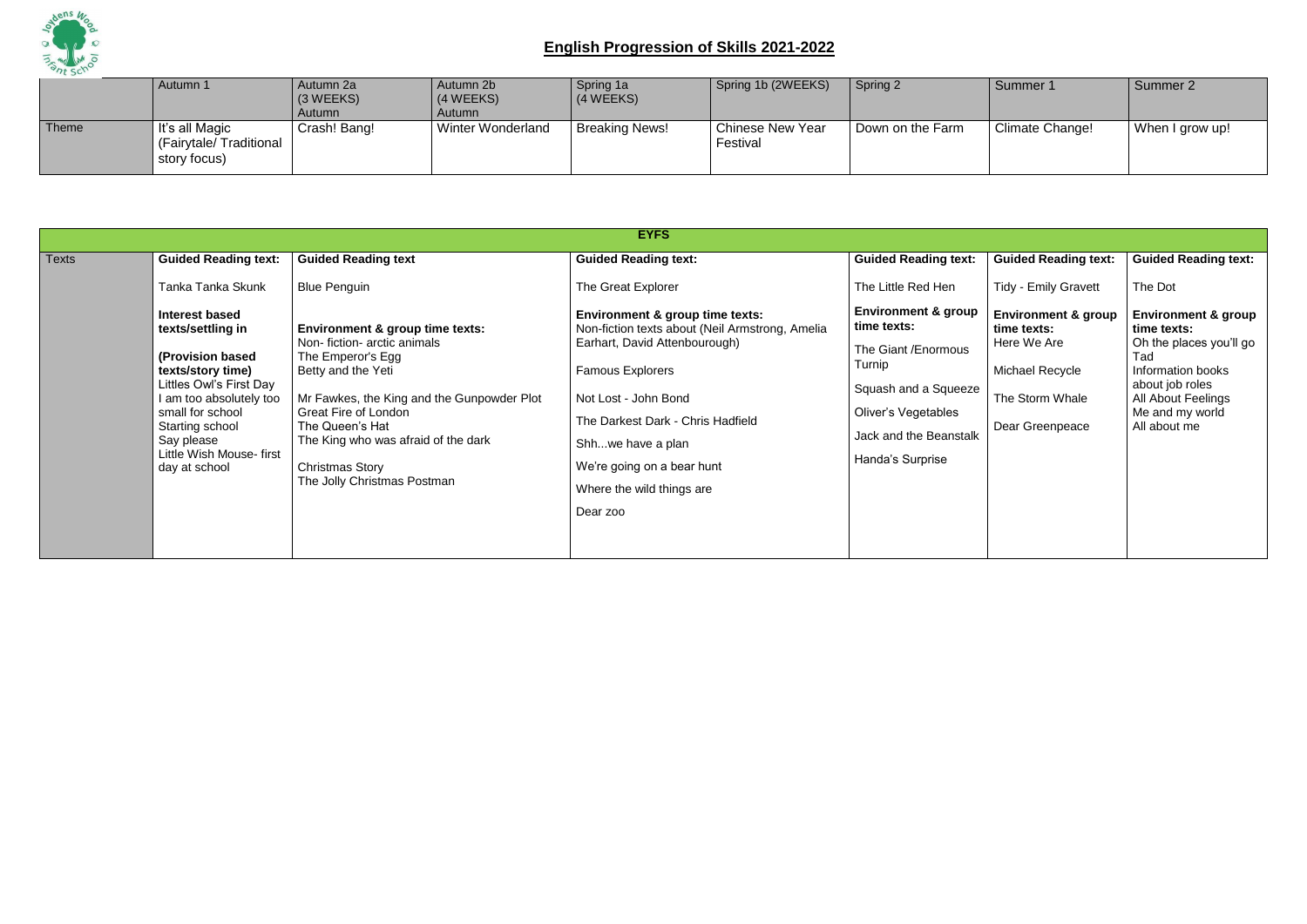

|       | Autumn 1                                                 | Autumn 2a<br>$(3 \, \text{WEEKS})$<br><b>Autumn</b> | Autumn 2b<br>$(4 \, \text{WEEKS})$<br>Autumn | Spring 1a<br>(4 WEEKS) | Spring 1b (2WEEKS)                  | Spring 2         | Summer 1        | Summer 2        |
|-------|----------------------------------------------------------|-----------------------------------------------------|----------------------------------------------|------------------------|-------------------------------------|------------------|-----------------|-----------------|
| Theme | It's all Magic<br>(Fairytale/Traditional<br>story focus) | Crash! Bang!                                        | <b>Winter Wonderland</b>                     | <b>Breaking News!</b>  | <b>Chinese New Year</b><br>Festival | Down on the Farm | Climate Change! | When I grow up! |

| <b>Writing Genres</b> | Phonological<br>awareness:<br>-phase 1 listening and<br>attention<br>-gross and fine motor<br>control<br>-oral storytelling<br>-syllables<br>Key skills:<br>General sound<br>descrimination<br>Listening and attention<br><b>skills</b><br>Awareness of rhythm<br>Awareness of the initial<br>sound in words<br>Ability to distinguish<br>between different vocal<br>sounds and to begin<br>oral blending and<br>segmenting. | Role on the wall<br>Poetry<br>Drama<br>Non-fiction<br><b>Shared Writes</b><br>Key skills:<br>Questioning<br>Awareness of story narratives<br>Anticipating key events and making predictions<br>To show empathy towards others<br>Awareness of adjectives<br>Fact gathering<br>To use phonics knowledge to write simple words<br>To orally retell a story through role play<br>To describe feelings and emotions<br>To use subject specific vocabulary in meaningful<br>contexts. | Leaflets<br>Posters<br>Instructional Writing (maps/recipes)<br>Oral Storytelling<br>List writing<br>Role on the wall<br>Drama<br>Key skills:<br>To begin to use Onomatopoeia<br>To predict what might happen next<br>To use adjectives and make comparisons<br>To explain reasons and choices<br>To use phonics knowledge to write simple words<br>To have an awareness of genres of writing and<br>how these are structured<br>To describe feelings and emotions<br>To orally retell a story through role play<br>To use subject specific vocabulary in meaningful<br>context | Alternative stories<br>Narrative (story<br>language)<br>Creating story books<br>Story structure and<br>sequencing<br>Drama<br>Key skills:<br>To understand how<br>stories are structured<br>To orally retell a story<br>through role play<br>To join in with repeated<br>refrains and predict<br>what might happen<br>next<br>To use adjectives and<br>make comparisons<br>To describe feelings<br>and emotions<br>To use phonic<br>knowledge to write<br>simple captions<br>To use subject specific<br>vocabulary in<br>meaningful context | Debate<br><b>Emotive writing</b><br><b>Fact files</b><br><b>Posters</b><br>Key skills:<br>To have their own<br>ideas and opinions<br>To understand that<br>others will have<br>different opinions<br>To describe feelings<br>and emotions<br>To know that you can<br>retrieve information<br>from books and<br>computers<br>To know the purpose<br>and structure of a fact<br>file or poster<br>To use subject specific<br>vocabulary in<br>meaningful context<br>To use phonic<br>knowledge to write<br>simple captions | <b>Emotive Writing</b><br>Targets/goal setting<br>Shared letter writing<br>Shared poem<br>Key skills:<br>To have their own ideas<br>and opinions<br>To understand that<br>others will have<br>different opinions<br>To describe feelings<br>and emotions<br>To talk about myself in<br>positive terms<br>To be proud of how<br>they accomplish<br>something, not just the<br>end result.<br>To use phonic<br>knowledge to write<br>simple sentences<br>To write for different<br>purposes<br>To represent their own<br>ideas and feelings<br>through performance<br>poetry<br>To respond to an image<br>using adjectives. |
|-----------------------|------------------------------------------------------------------------------------------------------------------------------------------------------------------------------------------------------------------------------------------------------------------------------------------------------------------------------------------------------------------------------------------------------------------------------|----------------------------------------------------------------------------------------------------------------------------------------------------------------------------------------------------------------------------------------------------------------------------------------------------------------------------------------------------------------------------------------------------------------------------------------------------------------------------------|--------------------------------------------------------------------------------------------------------------------------------------------------------------------------------------------------------------------------------------------------------------------------------------------------------------------------------------------------------------------------------------------------------------------------------------------------------------------------------------------------------------------------------------------------------------------------------|---------------------------------------------------------------------------------------------------------------------------------------------------------------------------------------------------------------------------------------------------------------------------------------------------------------------------------------------------------------------------------------------------------------------------------------------------------------------------------------------------------------------------------------------|--------------------------------------------------------------------------------------------------------------------------------------------------------------------------------------------------------------------------------------------------------------------------------------------------------------------------------------------------------------------------------------------------------------------------------------------------------------------------------------------------------------------------|---------------------------------------------------------------------------------------------------------------------------------------------------------------------------------------------------------------------------------------------------------------------------------------------------------------------------------------------------------------------------------------------------------------------------------------------------------------------------------------------------------------------------------------------------------------------------------------------------------------------------|
| Writing               | <b>Fundamental skills for writing</b>                                                                                                                                                                                                                                                                                                                                                                                        | Each new text should be introduced to the children using a WOW moment. This should be an exciting and intriguing experience, either in the school environment or through a trip. The use of props, visual                                                                                                                                                                                                                                                                        |                                                                                                                                                                                                                                                                                                                                                                                                                                                                                                                                                                                |                                                                                                                                                                                                                                                                                                                                                                                                                                                                                                                                             |                                                                                                                                                                                                                                                                                                                                                                                                                                                                                                                          |                                                                                                                                                                                                                                                                                                                                                                                                                                                                                                                                                                                                                           |
|                       |                                                                                                                                                                                                                                                                                                                                                                                                                              | resources, instruments and music should set the scene and immerse the children into the new text.                                                                                                                                                                                                                                                                                                                                                                                |                                                                                                                                                                                                                                                                                                                                                                                                                                                                                                                                                                                |                                                                                                                                                                                                                                                                                                                                                                                                                                                                                                                                             |                                                                                                                                                                                                                                                                                                                                                                                                                                                                                                                          |                                                                                                                                                                                                                                                                                                                                                                                                                                                                                                                                                                                                                           |

Through the planning stage of writing children should be given opportunities to use talk and imaginative role play to:

- 1. Link statements and sticks to a main theme or intention
- 2. Organise, sequence and clarify thinking, ideas, feelings and events
- 3. Introduce a storyline or narrative into their play/role play
- 4. Begin to use more complex sentences to link thoughts when speaking (e.g. using 'and' and 'because').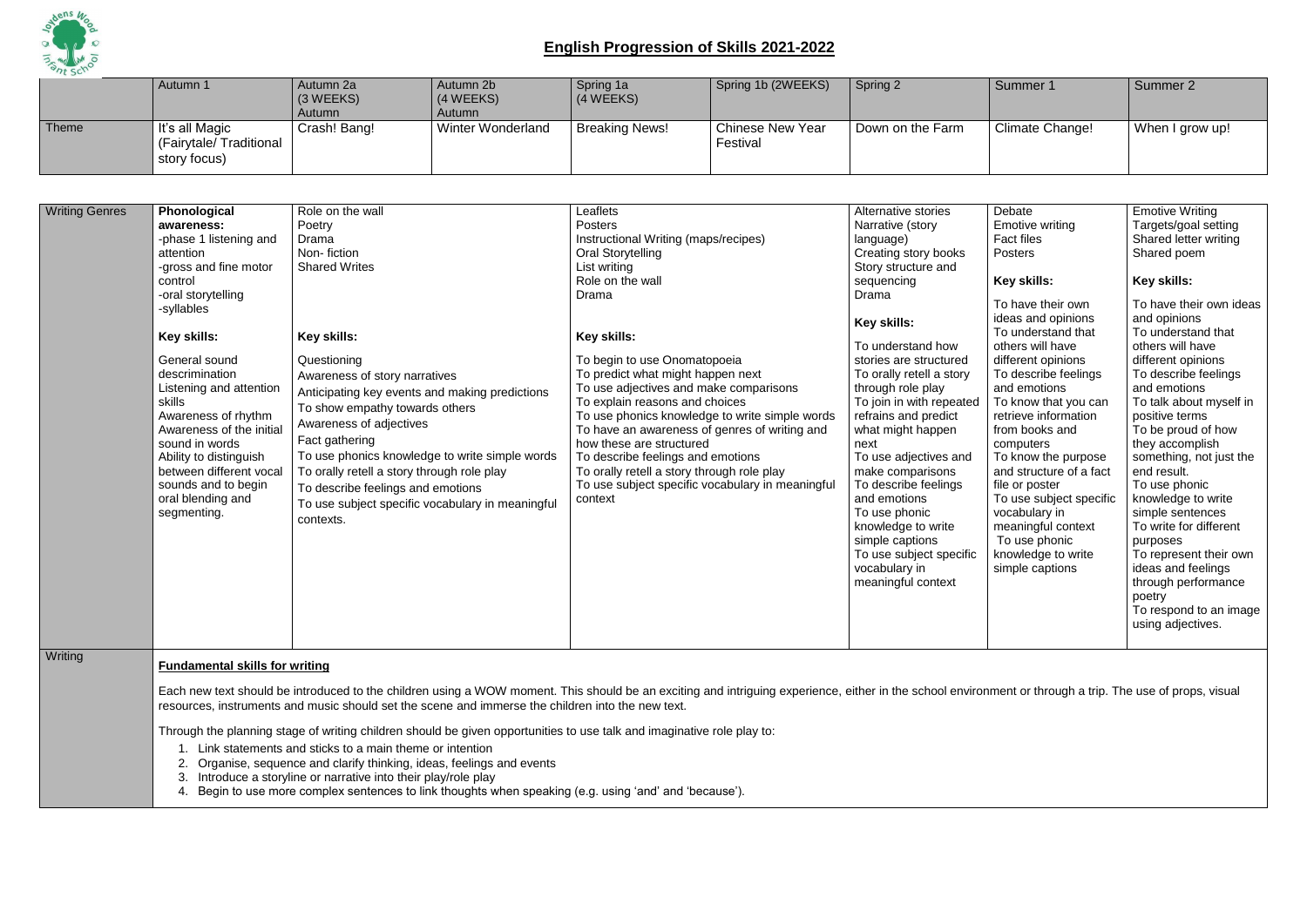

|       | Autumn 1                                                   | Autumn 2a<br>(3 WEEKS)<br>Autumn | Autumn 2b<br>(4 WEEKS)<br>Autumn | Spring 1a<br>(4 WEEKS) | Spring 1b (2WEEKS)                  | Spring 2         | Summer 1        | Summer 2        |
|-------|------------------------------------------------------------|----------------------------------|----------------------------------|------------------------|-------------------------------------|------------------|-----------------|-----------------|
| Theme | ∣ It's all Magic<br>(Fairytale/Traditional<br>story focus) | Crash! Bang!                     | Winter Wonderland                | <b>Breaking News!</b>  | <b>Chinese New Year</b><br>Festival | Down on the Farm | Climate Change! | When I grow up! |

| Literacy<br>Progression of | In EYFS we follow Development Matters (2021) to track children's progress in writing throughout the year.<br>Development Matters - https://assets.publishing.service.gov.uk/government/uploads/system/uploads/attachment data/file/1007446/6.7534 DfE Development Matters Report and illustrations web 2 .pdf This is                                                                                                                                                                                                                                           |                                                                                                                                                                                                                                                                                                                                                                                                                                                                                                                                                                                                                                                                                                                                                                                                                                                      |                                                                                                                                                                                                                                                                                                                                                                                                                                                                                                                                                                                                                                                                                                                                                                                                    |                                                                                                                                                                                                                                                                                                                                                                                                                                                                                                                                                                                                                                                                                        |                                                                                                                                                                                                                                                                                                                                                                                                                                                                                                                                                                                                                                                                   |  |  |  |  |  |
|----------------------------|-----------------------------------------------------------------------------------------------------------------------------------------------------------------------------------------------------------------------------------------------------------------------------------------------------------------------------------------------------------------------------------------------------------------------------------------------------------------------------------------------------------------------------------------------------------------|------------------------------------------------------------------------------------------------------------------------------------------------------------------------------------------------------------------------------------------------------------------------------------------------------------------------------------------------------------------------------------------------------------------------------------------------------------------------------------------------------------------------------------------------------------------------------------------------------------------------------------------------------------------------------------------------------------------------------------------------------------------------------------------------------------------------------------------------------|----------------------------------------------------------------------------------------------------------------------------------------------------------------------------------------------------------------------------------------------------------------------------------------------------------------------------------------------------------------------------------------------------------------------------------------------------------------------------------------------------------------------------------------------------------------------------------------------------------------------------------------------------------------------------------------------------------------------------------------------------------------------------------------------------|----------------------------------------------------------------------------------------------------------------------------------------------------------------------------------------------------------------------------------------------------------------------------------------------------------------------------------------------------------------------------------------------------------------------------------------------------------------------------------------------------------------------------------------------------------------------------------------------------------------------------------------------------------------------------------------|-------------------------------------------------------------------------------------------------------------------------------------------------------------------------------------------------------------------------------------------------------------------------------------------------------------------------------------------------------------------------------------------------------------------------------------------------------------------------------------------------------------------------------------------------------------------------------------------------------------------------------------------------------------------|--|--|--|--|--|
| skills<br><b>EYFS</b>      |                                                                                                                                                                                                                                                                                                                                                                                                                                                                                                                                                                 | facilitated through the strategies below.                                                                                                                                                                                                                                                                                                                                                                                                                                                                                                                                                                                                                                                                                                                                                                                                            |                                                                                                                                                                                                                                                                                                                                                                                                                                                                                                                                                                                                                                                                                                                                                                                                    |                                                                                                                                                                                                                                                                                                                                                                                                                                                                                                                                                                                                                                                                                        |                                                                                                                                                                                                                                                                                                                                                                                                                                                                                                                                                                                                                                                                   |  |  |  |  |  |
| <b>Writing - PD</b>        | Begins to use one-<br>handed tools and<br>equipment, for example,<br>making snips in paper<br>with scissors.<br>Use a comfortable grip<br>with good control when<br>holding pens and pencils.<br>Show a preference for a<br>dominant hand.<br>Be increasingly<br>independent as they get<br>dressed and undressed,<br>for example, putting<br>coats on and doing up<br>zips.<br>Use some of their print<br>and in their early writing.<br>For example: writing a<br>pretend shopping list that<br>starts at the top of the<br>page;<br>Write some of their name | Uses one-handed tools and equipment, for example,<br>making snips in paper with scissors.<br>Use a comfortable grip with good control when holding<br>pens and pencils<br>Be increasingly independent as they get dressed and<br>undressed, for example, putting coats on and doing up<br>zips.<br>Use some of their print and letter knowledge in their<br>early writing. For example: writing a pretend shopping<br>list that starts at the top of the page; writing 'm' for<br>mummy.<br>Write all of their name<br>Begins to form some recognisable letters<br>Spell some Phase 2 VC & CVC words by identifying<br>the sounds and then writing the sound with letter/s<br>Beginning to write short captions with words with<br>known sound-letter correspondences e.g. in bed<br>Re-read what they have written to check that it makes<br>sense. | Begin to use a tripod grip with good control when<br>holding pens and pencils<br>Be independent as they get dressed and undressed,<br>for example, putting coats on and doing up zips.<br>Spell some Phase 3 words by identifying the sounds<br>and then writing the sound with letter/s<br>Write short captions with words with known sound-<br>letter correspondences including some common<br>exception words e.g. in the van<br>Re-read what they have written to check that it makes<br>sense.<br>Develop their small motor skills so that they can use a<br>range of tools competently, safely and confidently.<br>Suggested tools: pencils for drawing and writing,<br>paintbrushes, scissors, knives, forks and spoons.<br>Form lower-case and capital letters with increasing<br>accuracy | Develop their small motor<br>skills so that they can use<br>a range of tools<br>competently, safely and<br>confidently. Suggested<br>tools: pencils for drawing<br>and writing, paintbrushes,<br>scissors, knives, forks<br>and spoons.<br>Uses a tripod grip with<br>good control when<br>holding pens and pencils<br>Form lower-case and<br>capital letters correctly<br>Develop the foundations<br>of a handwriting style<br>which is fast, accurate<br>and efficient.<br>Begins to write short<br>sentences with words<br>with known sound-letter<br>correspondences using a<br>capital letter and full stop<br>Re-read what they have<br>written to check that<br>it makes sense. | ELG: Writing Children at the expected level of<br>development will:<br>- Write recognisable letters, most of which are<br>correctly formed;<br>- Spell words by identifying sounds in them and<br>representing the sounds with a letter or letters;<br>- Write simple phrases and sentences that can be rea<br>by others.<br>ELG: Fine Motor Skills Children at the expected leve<br>of development will:<br>- Hold a pencil effectively in preparation for fluent<br>writing<br>- Using the tripod grip in almost all cases;<br>- Use a range of small tools, including scissors, paint<br>brushes and cutlery;<br>Begin to show accuracy and care when drawing. |  |  |  |  |  |

|  | Matters Report and illustrations web 2 .pdf This is |  |  |
|--|-----------------------------------------------------|--|--|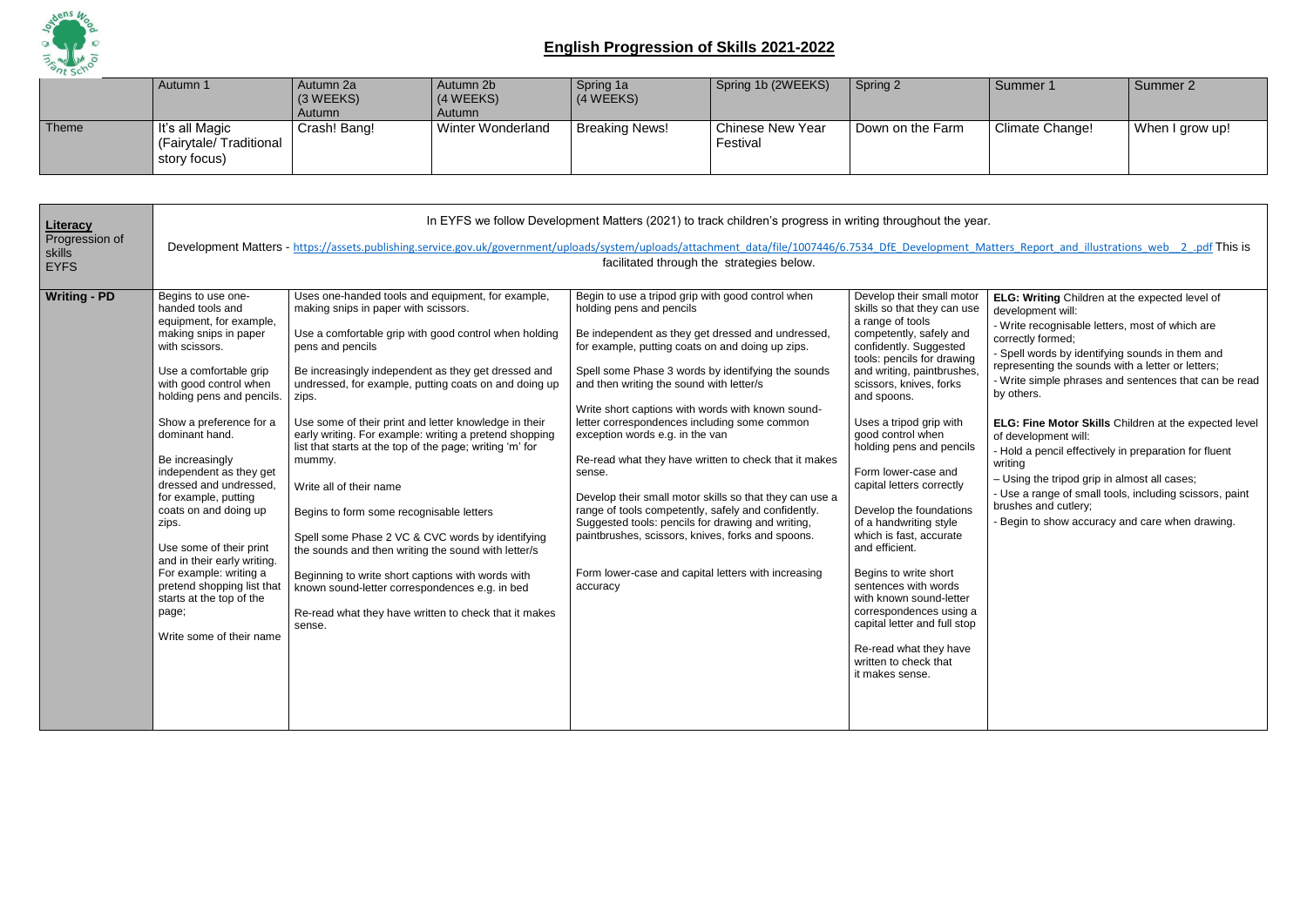

|       | Autumn 1                                                 | Autumn 2a<br>(3 WEEKS)<br><b>Autumn</b> | Autumn 2b<br>(4 WEEKS)<br>Autumn | Spring 1a<br>(4 WEEKS) | Spring 1b (2WEEKS)                  | Spring 2         | Summer 1        | Summer 2   |
|-------|----------------------------------------------------------|-----------------------------------------|----------------------------------|------------------------|-------------------------------------|------------------|-----------------|------------|
| Theme | It's all Magic<br>(Fairytale/Traditional<br>story focus) | Crash! Bang!                            | <b>Winter Wonderland</b>         | <b>Breaking News!</b>  | <b>Chinese New Year</b><br>Festival | Down on the Farm | Climate Change! | When I gro |

| <b>Comprehension</b> | To use oral storytelling<br>and use of 'Helicopter<br>Stories'                                                                                                                                                                                                                                                                                                                                                                                                                                                                    | To use oral storytelling and use of 'Helicopter<br><b>Stories'</b>                                                                                                                                                                                                                                                                                                                                                                                                                                                                                                                                                                                                                                                                                                                             | To use oral storytelling and use of 'Helicopter<br>Stories'                                                                                                                                                                                                                                                                                                                                                                                                                                                                                                                                                                                                                                                                                                                                                                                       | Develop stories that<br>contain a beginning,<br>middle and end; using<br>small world equipment                                                                                                                                                                                                                                                                                                                                                                                                                                                                                                                                                          |
|----------------------|-----------------------------------------------------------------------------------------------------------------------------------------------------------------------------------------------------------------------------------------------------------------------------------------------------------------------------------------------------------------------------------------------------------------------------------------------------------------------------------------------------------------------------------|------------------------------------------------------------------------------------------------------------------------------------------------------------------------------------------------------------------------------------------------------------------------------------------------------------------------------------------------------------------------------------------------------------------------------------------------------------------------------------------------------------------------------------------------------------------------------------------------------------------------------------------------------------------------------------------------------------------------------------------------------------------------------------------------|---------------------------------------------------------------------------------------------------------------------------------------------------------------------------------------------------------------------------------------------------------------------------------------------------------------------------------------------------------------------------------------------------------------------------------------------------------------------------------------------------------------------------------------------------------------------------------------------------------------------------------------------------------------------------------------------------------------------------------------------------------------------------------------------------------------------------------------------------|---------------------------------------------------------------------------------------------------------------------------------------------------------------------------------------------------------------------------------------------------------------------------------------------------------------------------------------------------------------------------------------------------------------------------------------------------------------------------------------------------------------------------------------------------------------------------------------------------------------------------------------------------------|
|                      | Print has meaning                                                                                                                                                                                                                                                                                                                                                                                                                                                                                                                 | Print can have different purposes.                                                                                                                                                                                                                                                                                                                                                                                                                                                                                                                                                                                                                                                                                                                                                             | Page sequencing                                                                                                                                                                                                                                                                                                                                                                                                                                                                                                                                                                                                                                                                                                                                                                                                                                   | like animal sets, dolls and<br>dolls houses, etc                                                                                                                                                                                                                                                                                                                                                                                                                                                                                                                                                                                                        |
|                      | We read English text<br>from left to right                                                                                                                                                                                                                                                                                                                                                                                                                                                                                        | We read English text from left to right and from top to<br>bottom                                                                                                                                                                                                                                                                                                                                                                                                                                                                                                                                                                                                                                                                                                                              | Begin to develop complex stories using small<br>world equipment like animal sets, dolls and dolls<br>houses, etc                                                                                                                                                                                                                                                                                                                                                                                                                                                                                                                                                                                                                                                                                                                                  | Learn and use a wider<br>range of vocabulary.                                                                                                                                                                                                                                                                                                                                                                                                                                                                                                                                                                                                           |
|                      | Engage in extended<br>conversations about<br>stories, learning new<br>vocabulary.<br>Begin to develop stories<br>using small<br>world equipment like<br>animal sets, dolls and<br>dolls houses, etc<br>Respond to what they<br>have heard, expressing<br>their thoughts and<br>feelings.<br>Beginning to use<br>storylines in their<br>pretend play.<br>Learn and use a wider<br>range of vocabulary.<br>Know many rhymes, be<br>able to talk about<br>familiar books, and be<br>able to tell a long story.<br>Use new vocabulary | To know the names of the different parts of a book<br>Page sequencing<br>Re-read books to build up their confidence and their<br>understanding and enjoyment.<br>Begin to develop stories using small world equipment<br>like animal sets, dolls and dolls houses, etc<br>Develop storylines in their pretend play.<br>Learn and use a wider range of vocabulary.<br>Use new vocabulary throughout the day.<br>Understand 'why' questions, like: "Why do you think<br>the caterpillar got so fat?"<br>Ask questions to find out more and to check they<br>understand what has been said to them.<br>Use talk to help work out problems and organise<br>thinking and activities.<br>Listen to and talk about stories to build familiarity and<br>understanding.<br>Engage in non-fiction books. | Enjoy listening to longer stories and can remember<br>much of what happens.<br>Use a wider range of vocabulary.<br>Develop stories that contain a beginning, middle and<br>end; using small world equipment like animal sets,<br>dolls and dolls houses, etc<br>Learn and use a wider range of vocabulary.<br>Use new vocabulary in different contexts.<br>Be able to express a point of view when they disagree<br>with an adult or a friend, using words as well as<br>actions.<br>Articulate their ideas and thoughts in well-formed<br>sentences.<br>Describe events in some detail<br>Use talk to help work out problems and organise<br>thinking and activities and to explain how things work<br>and why they might happen.<br>Listen to and talk about stories to build familiarity and<br>understanding.<br>Engage in non-fiction books. | Be able to express a<br>point of view when they<br>disagree with an adult<br>or a friend, using words<br>as well as actions.<br>Use new vocabulary in<br>different contexts.<br>Connect one idea or<br>action to another using<br>a range of connectives.<br>Use talk to help work out<br>problems and organise<br>thinking and activities<br>and to explain how things<br>work and why they might<br>happen.<br>Retell the story, once<br>they have developed a<br>deep familiarity with the<br>text, some as exact<br>repetition and some in<br>their own words.<br>Listen to and talk about<br>selected non-fiction to<br>develop a deep familiarity |
|                      | through the day.<br>Use talk to help work out<br>problems and organise<br>thinking and activities.<br>Engage in story times.                                                                                                                                                                                                                                                                                                                                                                                                      |                                                                                                                                                                                                                                                                                                                                                                                                                                                                                                                                                                                                                                                                                                                                                                                                |                                                                                                                                                                                                                                                                                                                                                                                                                                                                                                                                                                                                                                                                                                                                                                                                                                                   | with new knowledge<br>and vocabulary.                                                                                                                                                                                                                                                                                                                                                                                                                                                                                                                                                                                                                   |
|                      |                                                                                                                                                                                                                                                                                                                                                                                                                                                                                                                                   |                                                                                                                                                                                                                                                                                                                                                                                                                                                                                                                                                                                                                                                                                                                                                                                                |                                                                                                                                                                                                                                                                                                                                                                                                                                                                                                                                                                                                                                                                                                                                                                                                                                                   |                                                                                                                                                                                                                                                                                                                                                                                                                                                                                                                                                                                                                                                         |

| Spring 2         | Summer 1        | Summer 2        |
|------------------|-----------------|-----------------|
| Down on the Farm | Climate Change! | When I grow up! |
|                  |                 |                 |

**ELG: Comprehension** Children at the expected level of development will:

- Demonstrate understanding of what has been read to them by retelling stories and narratives using their own words and recently introduced vocabulary; - Anticipate – where appropriate – key events in stories;

- Use and understand recently introduced vocabulary during discussions about stories, non-fiction, rhymes and poems and during role-play.

**ELG: Being Imaginative and Expressive** Children at the expected level of development will: - Invent, adapt and recount narratives and stories with peers and their teacher;

#### **ELG: Listening, Attention and Understanding**

Children at the expected level of development will: - Listen attentively and respond to what they hear with relevant questions, comments and actions when being read to and during whole class discussions and small group interactions;

- Make comments about what they have heard and ask questions to clarify their understanding;

**ELG: Speaking** Children at the expected level of development will:

- Participate in small group, class and one-to-one discussions, offering their own ideas, using recently introduced vocabulary;

- Offer explanations for why things might happen, making use of recently introduced vocabulary from stories, non-fiction, rhymes and poems when appropriate;

- Express their ideas and feelings about their experiences using full sentences, including use of past, present and future tenses and making use of conjunctions, with modelling and support from their teacher.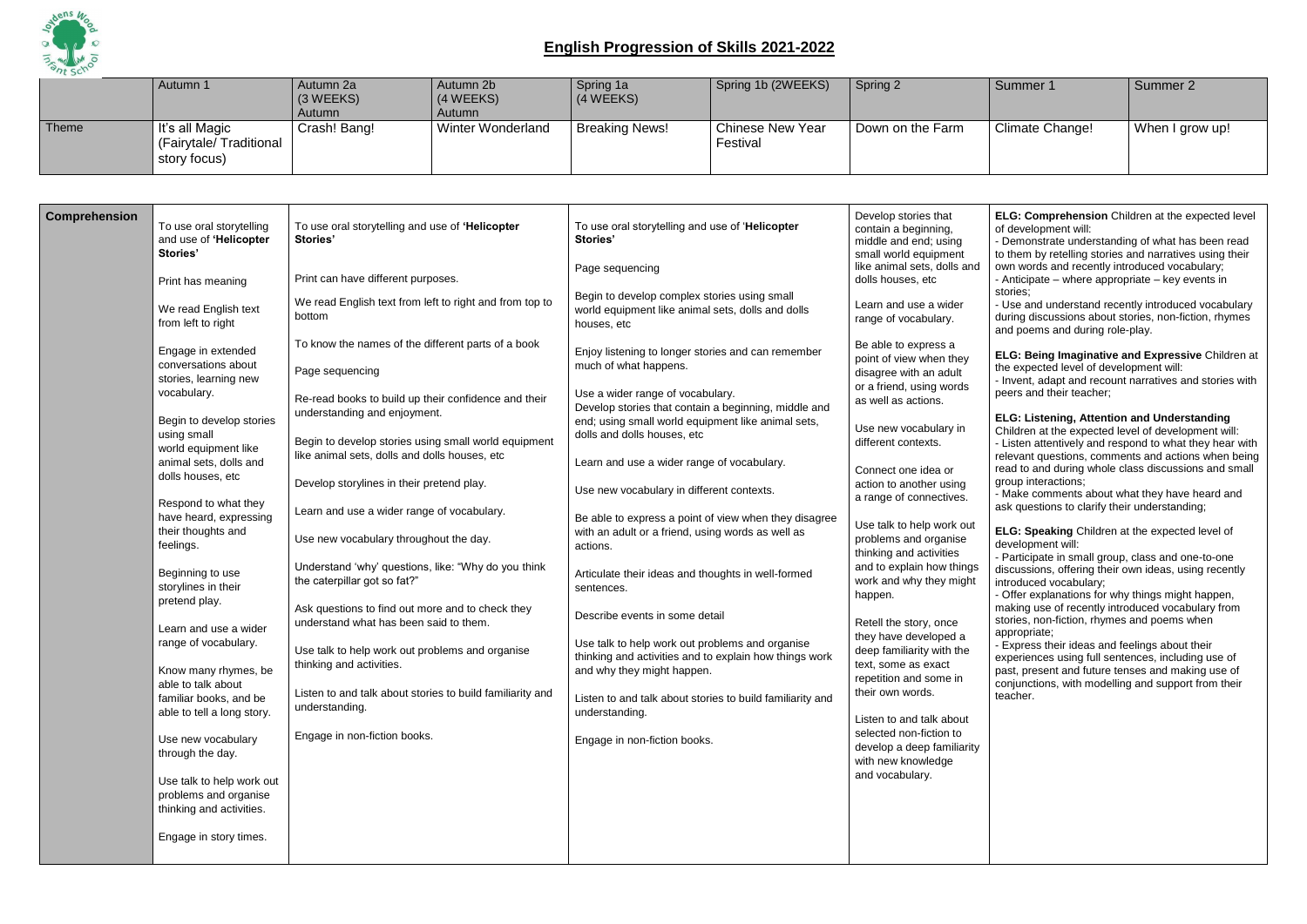

|       | Autumn 1                                                         | Autumn 2a<br>$(3 \, \text{WEEKS})$<br>Autumn | Autumn 2b<br>(4 WEEKS)<br>Autumn | Spring 1a<br>(4 WEEKS) | Spring 1b (2WEEKS)                  | Spring 2         | Summer 1        | Summer 2        |
|-------|------------------------------------------------------------------|----------------------------------------------|----------------------------------|------------------------|-------------------------------------|------------------|-----------------|-----------------|
| Theme | $\vert$ It's all Magic<br>(Fairytale/Traditional<br>story focus) | Crash! Bang!                                 | <b>Winter Wonderland</b>         | <b>Breaking News!</b>  | <b>Chinese New Year</b><br>Festival | Down on the Farm | Climate Change! | When I grow up! |

| <b>Word Reading</b> | See Phonics PoSK                                                          |  |                                                                                                 |  |  |  |  |  |  |  |
|---------------------|---------------------------------------------------------------------------|--|-------------------------------------------------------------------------------------------------|--|--|--|--|--|--|--|
|                     |                                                                           |  |                                                                                                 |  |  |  |  |  |  |  |
|                     | <b>Key Vocabulary</b>                                                     |  |                                                                                                 |  |  |  |  |  |  |  |
|                     |                                                                           |  |                                                                                                 |  |  |  |  |  |  |  |
|                     | Teachers to plan specific, age appropriate vocabulary linked to:          |  |                                                                                                 |  |  |  |  |  |  |  |
|                     |                                                                           |  | Writing genre<br>$\sim$                                                                         |  |  |  |  |  |  |  |
|                     |                                                                           |  | - Class Text                                                                                    |  |  |  |  |  |  |  |
|                     |                                                                           |  | - Theme/specific subject focus                                                                  |  |  |  |  |  |  |  |
|                     |                                                                           |  | - These should be introduced as Star Words at the beginning of every lesson/sequence of lessons |  |  |  |  |  |  |  |
|                     | Subject Leader will monitor the planning and implementation of vocabulary |  |                                                                                                 |  |  |  |  |  |  |  |
|                     |                                                                           |  |                                                                                                 |  |  |  |  |  |  |  |
|                     |                                                                           |  |                                                                                                 |  |  |  |  |  |  |  |

|              |                                                                                                                                                                                                                                                                       |                                                                                                                                                                                                                                |                                                                                                                                                                                                                   | Year 1                                                                                                                                                                                                                            |                                                                                                                                                                                                                                                                                  |                                                                                                                                                                                                          |
|--------------|-----------------------------------------------------------------------------------------------------------------------------------------------------------------------------------------------------------------------------------------------------------------------|--------------------------------------------------------------------------------------------------------------------------------------------------------------------------------------------------------------------------------|-------------------------------------------------------------------------------------------------------------------------------------------------------------------------------------------------------------------|-----------------------------------------------------------------------------------------------------------------------------------------------------------------------------------------------------------------------------------|----------------------------------------------------------------------------------------------------------------------------------------------------------------------------------------------------------------------------------------------------------------------------------|----------------------------------------------------------------------------------------------------------------------------------------------------------------------------------------------------------|
| <b>Texts</b> | <b>Guided Reading</b><br>(writing) text:<br>The Three Little Pigs<br>(link to Science and<br>Geography)<br>Alternative stories<br>e.g. The True Story of<br>the Three Little Pigs<br>Group time and<br><b>Enhancement texts:</b><br>Goldilocks and the<br>three bears | <b>Guided Reading</b><br>(writing) text:<br>Great Fire of London -<br>(Non-fiction/Videos)<br>Group time and<br><b>Enhancement texts:</b><br>Mr Fawkes, the King<br>and the Gunpowder<br>Plot<br>Where the Poppies<br>Now Grow | <b>Guided Reading</b><br>(writing) text:<br>The Jolly Christmas<br>Postman<br>Group time and<br><b>Enhancement texts:</b><br>Stickman<br><b>Jack Frost</b><br>The Snowman<br>A Pirate's Night Before<br>Christmas | <b>Guided Reading text:</b><br><b>Christopher Columbus</b><br>(through<br>History/Geography)<br><b>Writing Text:</b><br>Traction man (writing<br>text)<br>Group time and<br><b>Enhancement texts:</b><br><b>Famous Explorers:</b> | <b>Guided Reading text:</b><br>The Chinese Dragon<br><b>Chinese New Year</b><br>(through<br>History/Geography)<br><b>Writing Text:</b><br>$N/A$ - writing to be<br>taught through<br>experiences and Non-<br><b>Fiction texts</b><br>Group time and<br><b>Enhancement texts:</b> | <b>Guided Reading text:</b><br>The Gigantic Turnip<br>(Science and<br>Geography focus)<br><b>Writing text:</b><br>The Gigantic Turnip<br>Group time and<br><b>Enhancement texts:</b><br>Handa's Surprise |

| <b>Guided Reading text:</b>                     | <b>Guided Reading text:</b>                             |
|-------------------------------------------------|---------------------------------------------------------|
| Leaf (Science,<br>Geography and Music<br>focus) | Can I Build another<br>me? (Science & History<br>focus) |
| <b>Writing text:</b>                            | <b>Writing text:</b>                                    |
| l eaf                                           | Can I Build another<br>me?                              |
| Group time and                                  |                                                         |
| <b>Enhancement texts:</b>                       |                                                         |
| Snail and the whale                             | Group time and                                          |
|                                                 | <b>Enhancement texts:</b>                               |
| Wild                                            | The Hodgeheg                                            |
|                                                 |                                                         |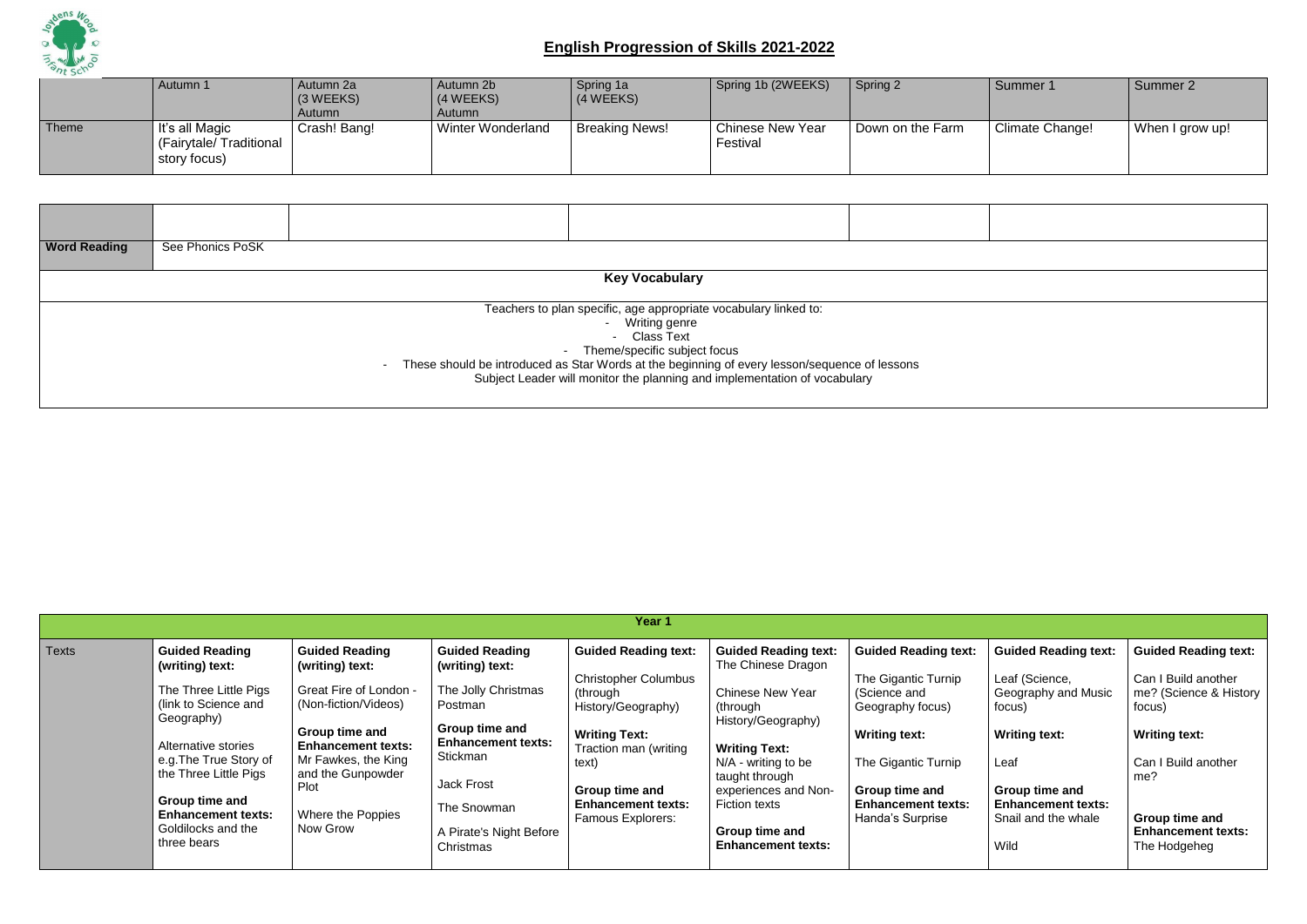

|       | Autumn 1                                                 | Autumn 2a<br>(3 WEEKS)<br>Autumn | Autumn 2b<br>$(4 \, \text{WEEKS})$<br>Autumn | Spring 1a<br>(4 WEEKS) | Spring 1b (2WEEKS)           | Spring 2         | Summer 1        | Summer 2        |
|-------|----------------------------------------------------------|----------------------------------|----------------------------------------------|------------------------|------------------------------|------------------|-----------------|-----------------|
| Theme | It's all Magic<br>(Fairytale/Traditional<br>story focus) | Crash! Bang!                     | Winter Wonderland                            | Breaking News!         | Chinese New Year<br>Festival | Down on the Farm | Climate Change! | When I grow up! |

|                       | Room on the broom<br>Jack and the Beanstalk<br>Gingerbread Man                                                                                                                                                                                           | The Great Fire of<br>London                                                                                                                                                                        |                                                                                                                                | Non-fictions texts about<br>different explorers<br><b>Transport Fact books</b><br>Famous Explorers:<br>David Attenborough                                                                                                                                                                             | Non-fiction texts                                                                                                                                                                                          | What the LadyBird<br>Heard<br>A Squash and a<br>Squeeze<br>The Little Red Hen                                                                                                                                | The Storm Whale<br>Grandads Island                                                                                                                                                                                                                                                                                                                 | <b>Owl Babies</b><br>Tadpole's promise                                                                                                                                                                                                                                                                                     |
|-----------------------|----------------------------------------------------------------------------------------------------------------------------------------------------------------------------------------------------------------------------------------------------------|----------------------------------------------------------------------------------------------------------------------------------------------------------------------------------------------------|--------------------------------------------------------------------------------------------------------------------------------|-------------------------------------------------------------------------------------------------------------------------------------------------------------------------------------------------------------------------------------------------------------------------------------------------------|------------------------------------------------------------------------------------------------------------------------------------------------------------------------------------------------------------|--------------------------------------------------------------------------------------------------------------------------------------------------------------------------------------------------------------|----------------------------------------------------------------------------------------------------------------------------------------------------------------------------------------------------------------------------------------------------------------------------------------------------------------------------------------------------|----------------------------------------------------------------------------------------------------------------------------------------------------------------------------------------------------------------------------------------------------------------------------------------------------------------------------|
| <b>Writing Genres</b> | Alternative stories<br>Narrative<br><b>Creating Story Books</b><br>Poetry<br>Whole class play script<br>Key skills:<br>Using phonic<br>knowledge to match<br>their spoken sound<br>Orally rehearse<br>Sentences Types<br>Punctuation<br>Time connectives | <b>Shared Writes</b><br>Drama/Role play<br>Story maps<br>Emotive language<br><b>Key skills:</b><br>Orally rehearse<br>Composition<br>Punctuation<br>Adjectives<br>Time connectives<br>Fact finding | Poetry<br>Lists<br>Letters<br>Drama<br>Key skills:<br>Orally rehearse<br>Composition<br>Punctuation<br><b>Vocabulary Focus</b> | Newspaper Reports<br>Non-Chronological<br>Report<br>List writing<br>Diary entries<br>Key skills:<br>Orally rehearse<br>Composition<br>Punctuation<br>Expanded noun<br>phrases<br>Sequencing of events<br>Subject specific<br>vocabulary<br>Plurals<br>Connectives<br>Sentence types<br>Fact gathering | Non-Chronological<br>Report<br>Key skills:<br>Orally rehearse<br>Composition<br>Expanded noun<br>phrases<br>Connectives<br>Different sentence<br>types<br>Subject specific<br>vocabulary<br>Fact gathering | Instructional Writing<br>Recipes<br>Leaflets<br><b>Posters</b><br>Key skills:<br>Orally rehearse<br>Composition<br><b>Vocabulary Focus</b><br><b>Suffixes</b><br>Editing work<br>Handwriting/Presentat<br>on | Persuasive writing<br>Write their own<br>speeches<br><b>Debates</b><br>Fact-files<br>Conscience alley<br>Key skills:<br>Orally rehearse<br>Composition<br>Persuasive language<br>Punctuation -<br>exclamation marks and<br>question marks<br>Reading aloud work to<br>check it makes sense<br><b>Editing work</b><br>Range of sentence<br>starters | Poetry<br>'Words of Wisdom' to<br>hand down to previous<br>year group<br>Targets/goal setting<br>Letter writing<br>Feelings and empathy<br>Key skills:<br>Orally rehearse<br>Past Tense<br>Composition<br>Key vocabulary<br>Reading aloud work to<br>check it makes sense<br>Editing work<br>Range of sentence<br>starters |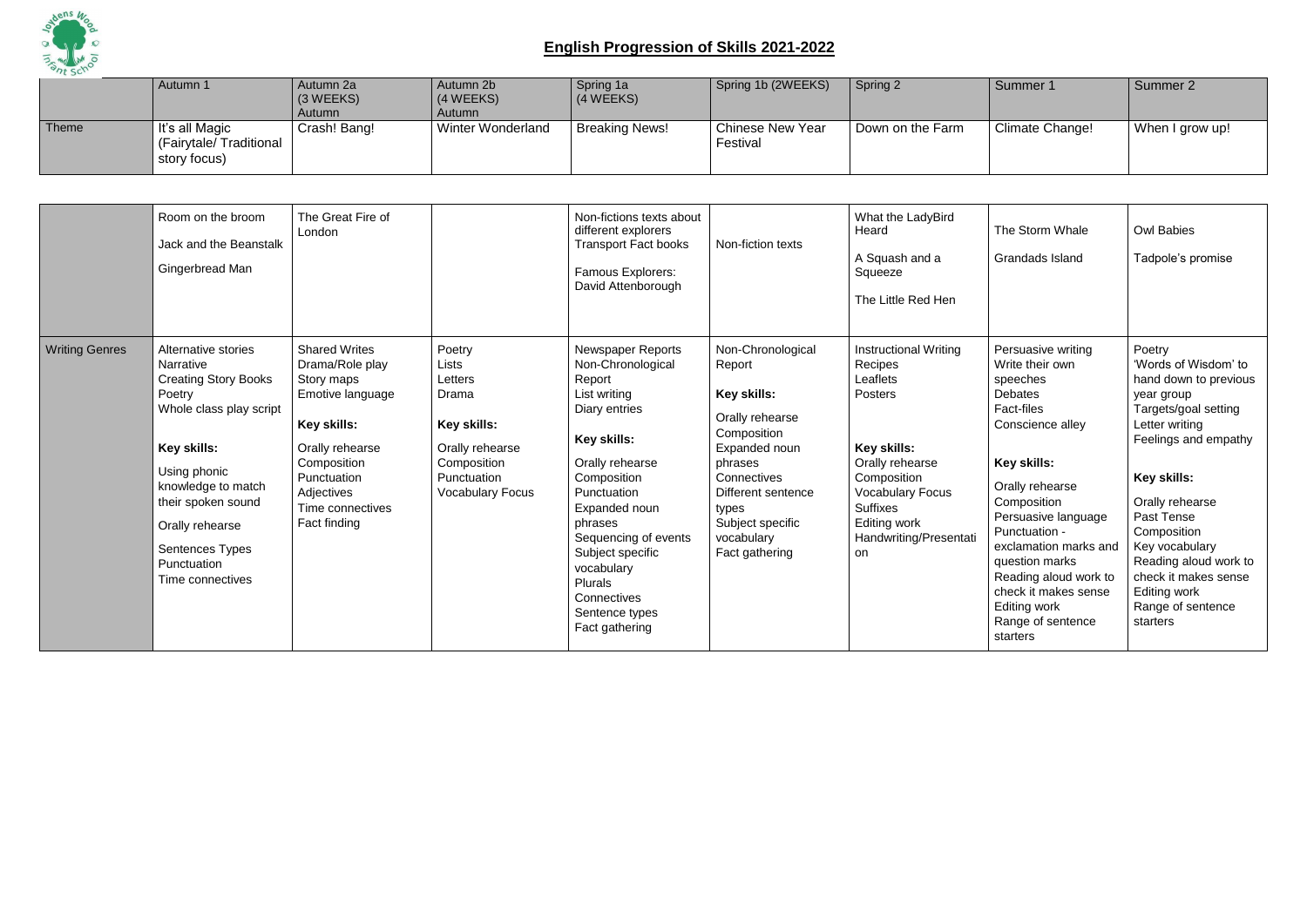

|                                                      | Autumn 1                                                                                                                                                                                                                                                                                                                                                                                                                                                                                                                                                                                                                                                                                                             | Autumn 2a<br>(3 WEEKS)<br>Autumn                                                                                                                                                                                                                                                                                                                                                                                                                                                 | Autumn 2b<br>(4 WEEKS)<br>Autumn                                                                                                                                                                                                                                               | Spring 1a<br>(4 WEEKS)                                                                                                                                                                                                                                                                                                                                                                                                                                                                  | Spring 1b (2WEEKS)                                                                                                                                                                                                                                                                                                                                                                                                                                                                                      | Spring 2                                                                                                                                                                                                                                                                                                                                                                                                                                                                                                                               | Summer 1                                                                                                                                                                                                                                                                                                                                                                                                                                                                                                                                                                                                                                                                                                                                                                                                                                                 | Summer 2                                                                                                                                                                                                                                                                                                                                                                                                                                                                                                                                                                                                                                                                                                                                                                                                                                                                   |
|------------------------------------------------------|----------------------------------------------------------------------------------------------------------------------------------------------------------------------------------------------------------------------------------------------------------------------------------------------------------------------------------------------------------------------------------------------------------------------------------------------------------------------------------------------------------------------------------------------------------------------------------------------------------------------------------------------------------------------------------------------------------------------|----------------------------------------------------------------------------------------------------------------------------------------------------------------------------------------------------------------------------------------------------------------------------------------------------------------------------------------------------------------------------------------------------------------------------------------------------------------------------------|--------------------------------------------------------------------------------------------------------------------------------------------------------------------------------------------------------------------------------------------------------------------------------|-----------------------------------------------------------------------------------------------------------------------------------------------------------------------------------------------------------------------------------------------------------------------------------------------------------------------------------------------------------------------------------------------------------------------------------------------------------------------------------------|---------------------------------------------------------------------------------------------------------------------------------------------------------------------------------------------------------------------------------------------------------------------------------------------------------------------------------------------------------------------------------------------------------------------------------------------------------------------------------------------------------|----------------------------------------------------------------------------------------------------------------------------------------------------------------------------------------------------------------------------------------------------------------------------------------------------------------------------------------------------------------------------------------------------------------------------------------------------------------------------------------------------------------------------------------|----------------------------------------------------------------------------------------------------------------------------------------------------------------------------------------------------------------------------------------------------------------------------------------------------------------------------------------------------------------------------------------------------------------------------------------------------------------------------------------------------------------------------------------------------------------------------------------------------------------------------------------------------------------------------------------------------------------------------------------------------------------------------------------------------------------------------------------------------------|----------------------------------------------------------------------------------------------------------------------------------------------------------------------------------------------------------------------------------------------------------------------------------------------------------------------------------------------------------------------------------------------------------------------------------------------------------------------------------------------------------------------------------------------------------------------------------------------------------------------------------------------------------------------------------------------------------------------------------------------------------------------------------------------------------------------------------------------------------------------------|
| Theme                                                | It's all Magic<br>(Fairytale/Traditional<br>story focus)                                                                                                                                                                                                                                                                                                                                                                                                                                                                                                                                                                                                                                                             | Crash! Bang!                                                                                                                                                                                                                                                                                                                                                                                                                                                                     | <b>Winter Wonderland</b>                                                                                                                                                                                                                                                       | <b>Breaking News!</b>                                                                                                                                                                                                                                                                                                                                                                                                                                                                   | <b>Chinese New Year</b><br>Festival                                                                                                                                                                                                                                                                                                                                                                                                                                                                     | Down on the Farm                                                                                                                                                                                                                                                                                                                                                                                                                                                                                                                       | <b>Climate Change!</b>                                                                                                                                                                                                                                                                                                                                                                                                                                                                                                                                                                                                                                                                                                                                                                                                                                   | When I grow up!                                                                                                                                                                                                                                                                                                                                                                                                                                                                                                                                                                                                                                                                                                                                                                                                                                                            |
|                                                      |                                                                                                                                                                                                                                                                                                                                                                                                                                                                                                                                                                                                                                                                                                                      |                                                                                                                                                                                                                                                                                                                                                                                                                                                                                  |                                                                                                                                                                                                                                                                                |                                                                                                                                                                                                                                                                                                                                                                                                                                                                                         |                                                                                                                                                                                                                                                                                                                                                                                                                                                                                                         |                                                                                                                                                                                                                                                                                                                                                                                                                                                                                                                                        |                                                                                                                                                                                                                                                                                                                                                                                                                                                                                                                                                                                                                                                                                                                                                                                                                                                          |                                                                                                                                                                                                                                                                                                                                                                                                                                                                                                                                                                                                                                                                                                                                                                                                                                                                            |
| <b>Writing</b><br>Progression of<br>skills<br>Year 1 | To attempt to write<br>simple sentences in<br>meaningful contexts<br>that can be read by<br>themselves and others<br>Uses their phonic<br>knowledge to write<br>words in ways which<br>match their spoken<br>sounds.<br>To spell some words<br>in a phonetically<br>plausible way, even if<br>sometimes incorrect.<br>To compose a<br>sentence orally before<br>writing it.<br>To sequence<br>sentences to form short<br>narratives.<br>To have an awareness<br>of the use of capital<br>letters (for names,<br>places, the days of the<br>week and the personal<br>pronoun 'l')<br>To have an awareness<br>of the different<br>sentence types.<br>Can write some 'tricky<br>words' that have been<br>taught so far. | To compose a<br>sentence orally before<br>writing it.<br>to sequence sentences<br>to form short<br>narratives.<br>To begin to use a<br>range of connectives.<br>To have an awareness<br>of the use of capital<br>letters (for names,<br>places, the days of the<br>week and the personal<br>pronoun 'l')<br>To begin to<br>independently explore<br>the different sentence<br>types.<br>To use expanded noun<br>phrases to describe<br>and specify (e.g. the<br>blue butterfly). | To sequence<br>sentences to form<br>short narratives.<br>To begin to<br>independently explore<br>the different sentence<br>types.<br>To use expanded<br>noun phrases to<br>describe and specify<br>(e.g. the blue<br>butterfly).<br>To begin to use a<br>range of connectives. | To re-read their writing<br>to check that it makes<br>sense and to<br>independently begin to<br>make changes.<br>Show a degree of<br>accuracy when using<br>capital letters(for<br>names, places, the<br>days of the week and<br>the personal pronoun<br>To begin to use a range<br>of connectives.<br>To use a range of<br>sentence types to add<br>interest/meaning tio<br>their writing.<br>To use expanded noun<br>phrases to describe<br>and specify (e.g. the<br>blue butterfly). | To re-read their writing<br>to check that it makes<br>sense and to<br>independently begin to<br>make changes.<br>Show a degree of<br>accuracy when using<br>capital letters(for<br>names, places, the<br>days of the week and<br>the personal pronoun<br>$\mathbf{T}$<br>To begin to use a<br>range of connectives.<br>To use a range of<br>sentence types to add<br>interest/meaning tio<br>their writing.<br>To use expanded noun<br>phrases to describe<br>and specify (e.g. the<br>blue butterfly). | To re-read their writing<br>to check that it makes<br>sense and to<br>independently begin to<br>make changes.<br>Show a degree of<br>accuracy when using<br>capital letters(for<br>names, places, the<br>days of the week and<br>the personal pronoun<br>T)<br>To use a range of<br>connectives to expand<br>and add detail to their<br>sentences.<br>To use a range of<br>sentence types to add<br>interest/meaning tio<br>their writing.<br>To use expanded noun<br>phrases to describe<br>and specify (e.g. the<br>blue butterfly). | To know the alternative<br>sounds and use to spell<br>with increased<br>accuracy.<br>To re-read their writing<br>to check that it makes<br>sense and to<br>independently begin to<br>make changes.<br>To consistently use<br>capital letters(for<br>names, places, the<br>days of the week and<br>the<br>To use a range of<br>connectives to expand<br>and add detail to their<br>sentences.<br>personal pronoun 'l')<br>To use finger spaces<br>of consistent size<br>within their writing.<br>To plan what they are<br>going to write about,<br>including writing down<br>ideas and/or key words<br>and new vocabulary<br>To use expanded noun<br>phrases to describe<br>and specify (e.g. the<br>blue butterfly).<br>To begin to use the<br>correct punctuation for<br>the different sentence<br>types.<br>Have an awareness of<br>the use of commas. | To know the alternative<br>sounds and use to spell<br>with increased<br>accuracy.<br>To add some common<br>suffixes when writing<br>when the root word<br>does not need<br>changing e.g. -y -s -<br>es-est-er-ed-ing<br>To write common<br>exception words<br>correctly<br>To re-read their writing<br>to check that it makes<br>sense and to<br>independently begin to<br>make changes.<br>To consistently use<br>capital letters(for<br>names, places, the<br>days of the week and<br>the personal pronoun<br>To use finger spaces<br>and the correct<br>punctuation for the<br>sentence type.<br>To use a range of<br>connectives to expand<br>and add detail to their<br>sentences.<br>To plan what they are<br>going to write about,<br>including writing down<br>ideas and/or key words<br>and new vocabulary<br>To form letters of the<br>correct size, relative to |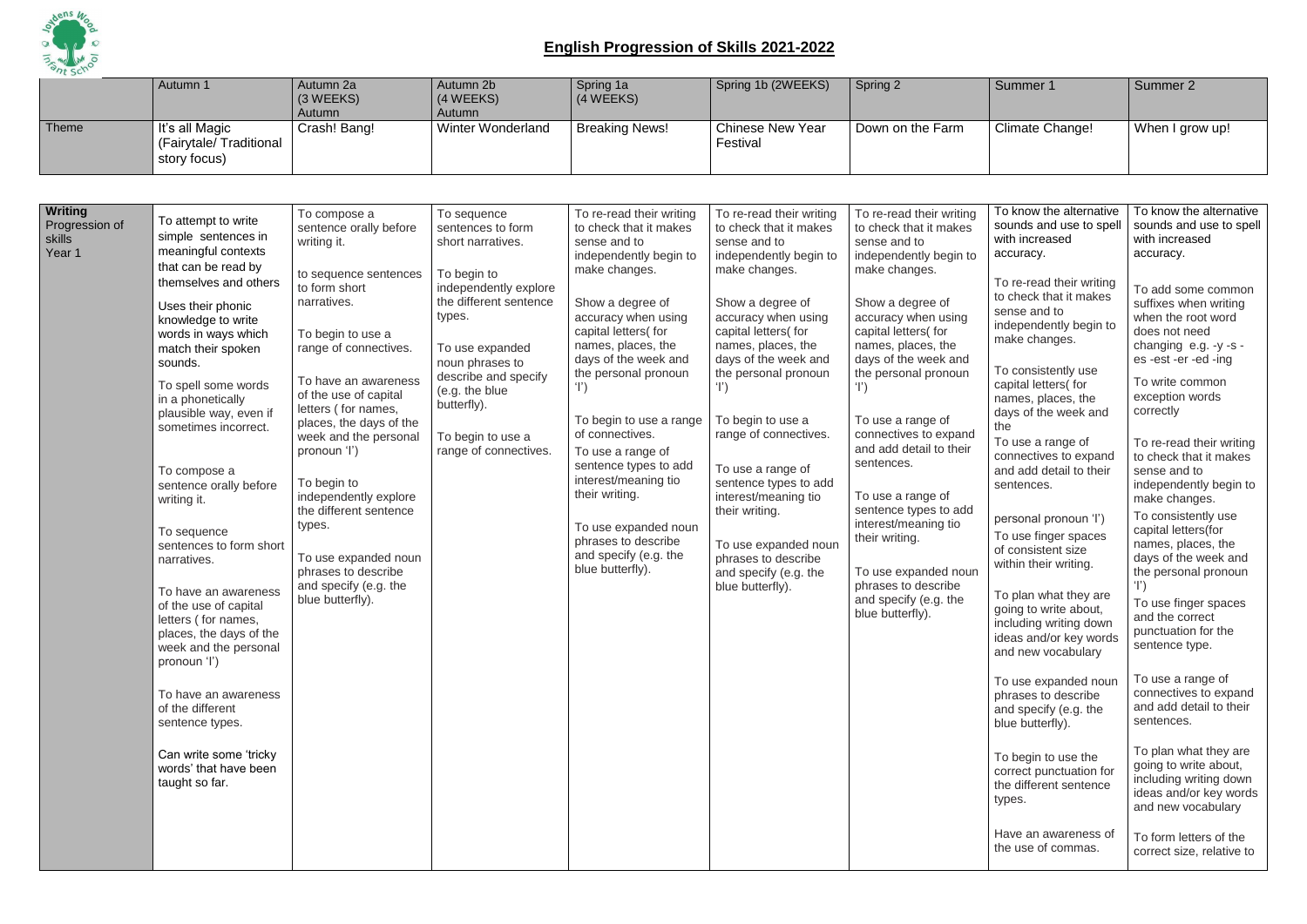

|       | Autumn 1                                                 | Autumn 2a<br>(3 WEEKS)<br>Autumn | Autumn 2b<br>$(4 \, \text{WEEKS})$<br>Autumn | Spring 1a<br>(4 WEEKS) | Spring 1b (2WEEKS)                  | Spring 2         | Summer 1        | Summer 2        |
|-------|----------------------------------------------------------|----------------------------------|----------------------------------------------|------------------------|-------------------------------------|------------------|-----------------|-----------------|
| Theme | It's all Magic<br>(Fairytale/Traditional<br>story focus) | Crash! Bang!                     | <b>Winter Wonderland</b>                     | <b>Breaking News!</b>  | <b>Chinese New Year</b><br>Festival | Down on the Farm | Climate Change! | When I grow up! |

|  |  |  | one another and use                            |
|--|--|--|------------------------------------------------|
|  |  |  | spacing between<br>words that reflects the     |
|  |  |  | size of the letters.                           |
|  |  |  |                                                |
|  |  |  | To use expanded noun<br>phrases to describe    |
|  |  |  |                                                |
|  |  |  | and specify (e.g. the<br>blue butterfly).      |
|  |  |  |                                                |
|  |  |  |                                                |
|  |  |  | To begin to use the<br>correct punctuation for |
|  |  |  | the different sentence                         |
|  |  |  | types.                                         |
|  |  |  |                                                |
|  |  |  | Have an awareness of<br>the use of commas.     |
|  |  |  |                                                |
|  |  |  |                                                |
|  |  |  |                                                |
|  |  |  |                                                |
|  |  |  |                                                |
|  |  |  |                                                |
|  |  |  |                                                |
|  |  |  |                                                |
|  |  |  |                                                |
|  |  |  |                                                |
|  |  |  |                                                |
|  |  |  |                                                |
|  |  |  |                                                |
|  |  |  |                                                |
|  |  |  |                                                |
|  |  |  |                                                |
|  |  |  |                                                |
|  |  |  |                                                |
|  |  |  |                                                |
|  |  |  |                                                |
|  |  |  |                                                |
|  |  |  |                                                |
|  |  |  |                                                |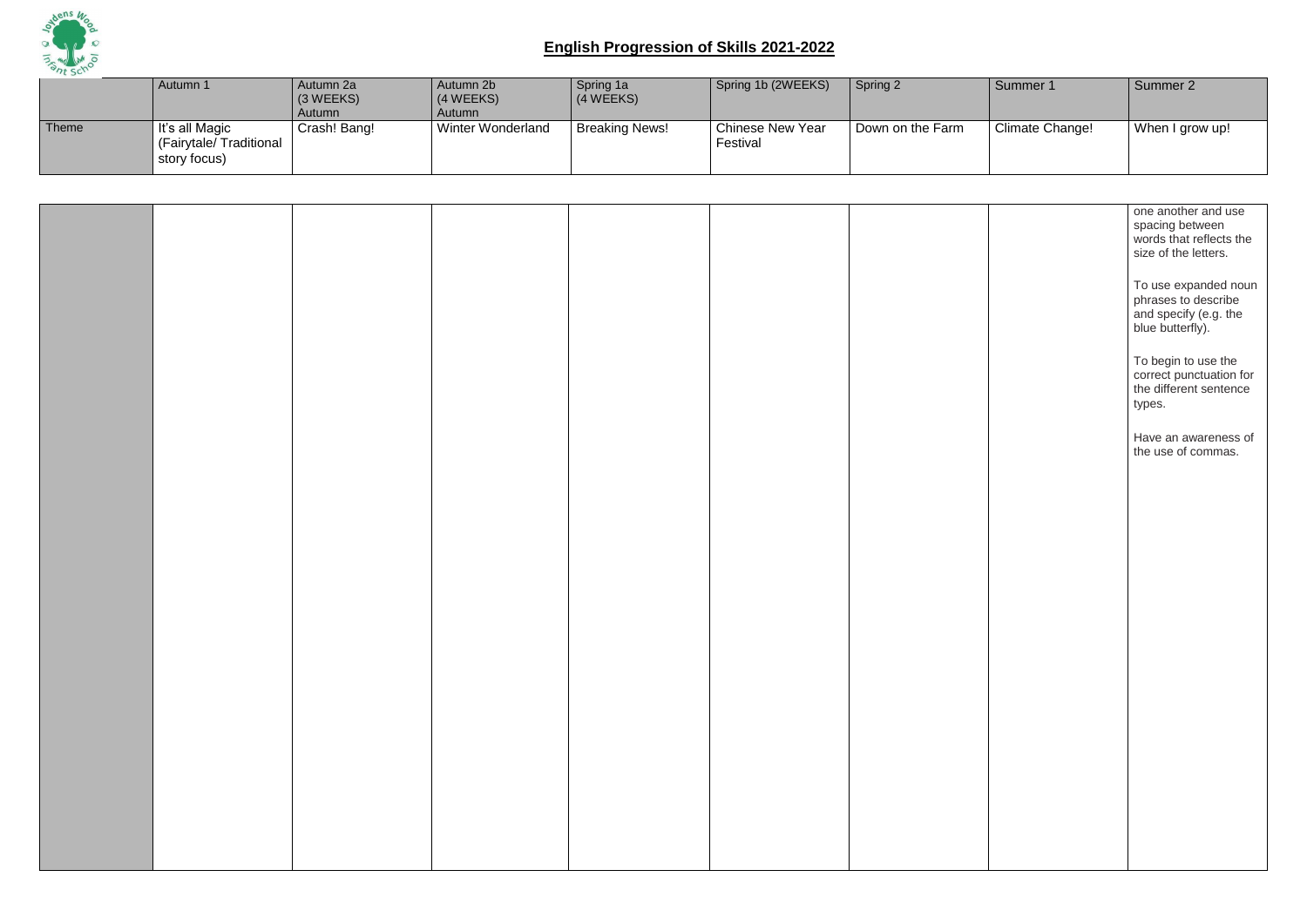

|                                                      | Autumn 1                                                                                                                                                                                                                                                                                                                                                                                                                                                                                                                                                                                                                    | Autumn 2a<br>(3 WEEKS)<br>Autumn                                                                                                                                                                                                           | Autumn 2b<br>(4 WEEKS)<br>Autumn                                                                                                                                                                                                                                                                                                     | Spring 1a<br>(4 WEEKS)                                                                                                                                                                                                                                                                                 | Spring 1b (2WEEKS)                                                                                                                                                                                                                                               | Spring 2                                                                                                                                                                                                                                                                                                                                                                                                             | Summer 1                                                                                                                                                                                                                                                                                                                                                                                                                                                                                 | Summer 2                                                                                                                                                                                                                                                                                                                                                                                                                                                                                                                                                                                                                                                                                                                                                              |
|------------------------------------------------------|-----------------------------------------------------------------------------------------------------------------------------------------------------------------------------------------------------------------------------------------------------------------------------------------------------------------------------------------------------------------------------------------------------------------------------------------------------------------------------------------------------------------------------------------------------------------------------------------------------------------------------|--------------------------------------------------------------------------------------------------------------------------------------------------------------------------------------------------------------------------------------------|--------------------------------------------------------------------------------------------------------------------------------------------------------------------------------------------------------------------------------------------------------------------------------------------------------------------------------------|--------------------------------------------------------------------------------------------------------------------------------------------------------------------------------------------------------------------------------------------------------------------------------------------------------|------------------------------------------------------------------------------------------------------------------------------------------------------------------------------------------------------------------------------------------------------------------|----------------------------------------------------------------------------------------------------------------------------------------------------------------------------------------------------------------------------------------------------------------------------------------------------------------------------------------------------------------------------------------------------------------------|------------------------------------------------------------------------------------------------------------------------------------------------------------------------------------------------------------------------------------------------------------------------------------------------------------------------------------------------------------------------------------------------------------------------------------------------------------------------------------------|-----------------------------------------------------------------------------------------------------------------------------------------------------------------------------------------------------------------------------------------------------------------------------------------------------------------------------------------------------------------------------------------------------------------------------------------------------------------------------------------------------------------------------------------------------------------------------------------------------------------------------------------------------------------------------------------------------------------------------------------------------------------------|
| Theme                                                | It's all Magic<br>(Fairytale/Traditional<br>story focus)                                                                                                                                                                                                                                                                                                                                                                                                                                                                                                                                                                    | Crash! Bang!                                                                                                                                                                                                                               | <b>Winter Wonderland</b>                                                                                                                                                                                                                                                                                                             | <b>Breaking News!</b>                                                                                                                                                                                                                                                                                  | <b>Chinese New Year</b><br>Festival                                                                                                                                                                                                                              | Down on the Farm                                                                                                                                                                                                                                                                                                                                                                                                     | Climate Change!                                                                                                                                                                                                                                                                                                                                                                                                                                                                          | When I grow up!                                                                                                                                                                                                                                                                                                                                                                                                                                                                                                                                                                                                                                                                                                                                                       |
|                                                      |                                                                                                                                                                                                                                                                                                                                                                                                                                                                                                                                                                                                                             |                                                                                                                                                                                                                                            |                                                                                                                                                                                                                                                                                                                                      |                                                                                                                                                                                                                                                                                                        |                                                                                                                                                                                                                                                                  |                                                                                                                                                                                                                                                                                                                                                                                                                      |                                                                                                                                                                                                                                                                                                                                                                                                                                                                                          |                                                                                                                                                                                                                                                                                                                                                                                                                                                                                                                                                                                                                                                                                                                                                                       |
| <b>Reading</b><br>Progression of<br>skills<br>Year 1 | To respond speedily,<br>giving the correct<br>sound to graphemes<br>for all of the 40+<br>phonemes.<br>To apply phonic<br>knowledge and skills<br>as the route to decode<br>unfamiliar words and<br>read them aloud<br>accurately.<br>Can read some 'tricky'<br>words that have been<br>taught so far.<br>To orally retell familiar<br>stories.<br>Demonstrate<br>understanding when<br>talking with others<br>about what they have<br>read by:<br>Checking that a text<br>makes sense to them<br>as they read.<br>Making simple<br>predictions about what<br>might happen on the<br>basis of what has been<br>read so far. | To retell familiar<br>stories in increasing<br>detail.<br>To predict what might<br>happen on the basis<br>of what has been read<br>so far.<br>To begin to link what<br>they have read or<br>have read to them to<br>their own experiences. | To retell familiar<br>stories in increasing<br>detail.<br>To check that a text<br>makes sense to them<br>as they read and to<br>self-correct.<br>To predict what might<br>happen on the basis<br>of what has been<br>read so far.<br>To begin to link what<br>they have read or<br>have read to them to<br>their own<br>experiences. | To check that a text<br>makes sense to them<br>as they read and to<br>self-correct.<br>To discuss word<br>meaning and link new<br>meanings to those<br>already known.<br>To begin to make<br>simple inferences.<br>To link what they have<br>read or have read to<br>them to their own<br>experiences. | To read most Y1<br>common exception<br>words.<br>To discuss word<br>meaning and link new<br>meanings to those<br>already known.<br>To begin to make<br>simple inferences.<br>To link what they have<br>read or have read to<br>them to their own<br>experiences. | To know the alternative<br>sounds and use to read<br>with increased<br>accuracy.<br>To accurately read Y1<br>common exception<br>words<br>To discuss the<br>significance of titles<br>and events.<br>To discuss word<br>meaning and link new<br>meanings to those<br>already known.<br>To begin to make<br>simple inferences.<br>To link what they have<br>read or have read to<br>them to their own<br>experiences. | To know the alternative<br>sounds and use to read<br>with increased<br>accuracy.<br>To accurately read Y1<br>common exception<br>words<br>To discuss the<br>significance of titles<br>and events.<br>To discuss word<br>meaning and link new<br>meanings to those<br>already known.<br>To begin to make<br>simple inferences.<br>To listen to and<br>discuss a wide range<br>of fiction, non-fiction<br>and poetry at a level<br>beyond that at which<br>they can read<br>independently. | To know the<br>alternative sounds<br>and use to read<br>accurately.<br>To read words<br>containing -s, -es, -<br>ing, -ed and -est<br>endings.<br>To read words with<br>contractions, e.g. I'm,<br>I'll and we'll.<br>To accurately read Y1<br>common exception<br>words.<br>To discuss the<br>significance of titles<br>and events.<br>To discuss word<br>meaning and link new<br>meanings to those<br>already known.<br>To make simple<br>inferences based on<br>what is being said<br>and done.<br>To listen to and<br>discuss a wide range<br>of fiction, non-fiction<br>and poetry at a level<br>beyond that at which<br>they can read<br>independently.<br>To join in with<br>discussions about a<br>text, taking turns and<br>listening to what others<br>say. |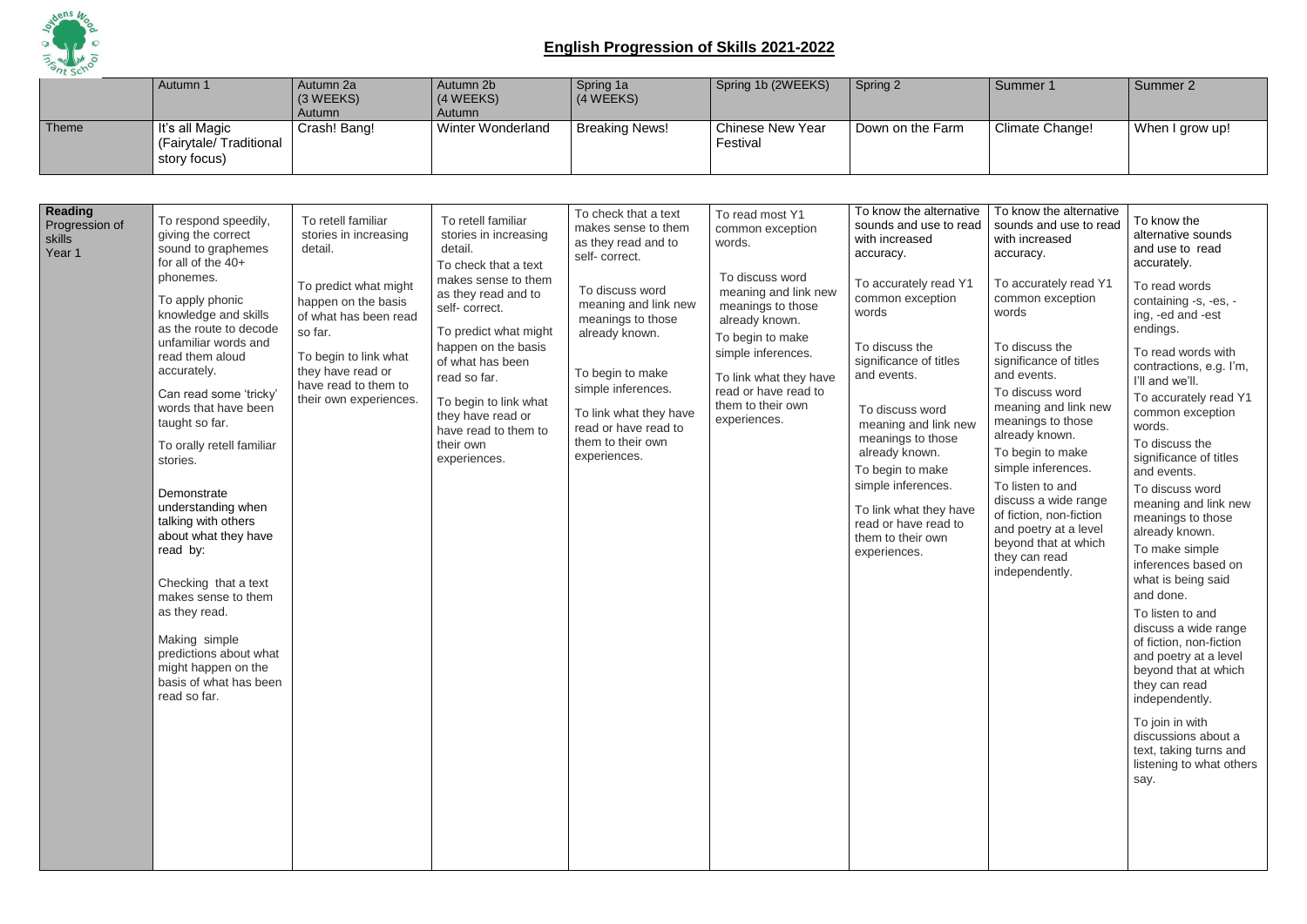

|       | Autumn 1                                                 | Autumn 2a<br>$(3 \, \text{WEEKS})$<br>Autumn | Autumn 2b<br>(4 WEEKS)<br>Autumn | Spring 1a<br>$(4 \, \text{WEEKS})$ | Spring 1b (2WEEKS)                  | Spring 2         | Summer 1        | Summer 2        |
|-------|----------------------------------------------------------|----------------------------------------------|----------------------------------|------------------------------------|-------------------------------------|------------------|-----------------|-----------------|
| Theme | It's all Magic<br>(Fairytale/Traditional<br>story focus) | Crash! Bang!                                 | <b>Winter Wonderland</b>         | <b>Breaking News!</b>              | <b>Chinese New Year</b><br>Festival | Down on the Farm | Climate Change! | When I grow up! |

| <b>Key Vocabulary</b>                                                                         |
|-----------------------------------------------------------------------------------------------|
|                                                                                               |
| Teachers to plan specific, age appropriate vocabulary linked to:                              |
| Writing genre                                                                                 |
| Class Text<br>$\blacksquare$                                                                  |
| Theme/specific subject focus<br>$\overline{\phantom{a}}$                                      |
| These should be introduced as Star Words at the beginning of every lesson/sequence of lessons |
| Subject Leader will monitor the planning and implementation of vocabulary                     |

|                       | <b>Year 2</b>                                                                                                                                                                                          |                                                                                                                                                             |                                                                                                                                                                                                 |                                                                                                                                                                                                                                                                                                                               |                                                                                                                                                      |                                                                                                                                                                                                                                                         |                                                                                                                                                                                                               |                                                                                                                                                                                          |  |
|-----------------------|--------------------------------------------------------------------------------------------------------------------------------------------------------------------------------------------------------|-------------------------------------------------------------------------------------------------------------------------------------------------------------|-------------------------------------------------------------------------------------------------------------------------------------------------------------------------------------------------|-------------------------------------------------------------------------------------------------------------------------------------------------------------------------------------------------------------------------------------------------------------------------------------------------------------------------------|------------------------------------------------------------------------------------------------------------------------------------------------------|---------------------------------------------------------------------------------------------------------------------------------------------------------------------------------------------------------------------------------------------------------|---------------------------------------------------------------------------------------------------------------------------------------------------------------------------------------------------------------|------------------------------------------------------------------------------------------------------------------------------------------------------------------------------------------|--|
| <b>Texts</b>          | <b>Writing Text:</b><br>Little Red Riding Hood/<br>The Wolf Story by Toby<br>Forward and Izhar<br>Cohen<br><b>Guided Reading:</b><br>Magical themed short<br>texts<br><b>Class story:</b><br>Mr Majeka | <b>Writing Text:</b><br>The Gunpowder Plot<br><b>Guided Reading:</b><br>Where the Poppies<br>Now Grow<br><b>Class Story:</b><br>The Lion and the<br>Unicorn | <b>Writing Text:</b><br>The Nutcracker<br><b>Guided Reading:</b><br>Christmas Story (All)<br><b>Class Story:</b><br>The Princess and<br><b>White Bear</b><br>Fiction stories about<br>christmas | <b>Writing Text:</b><br>Florence Nightingale<br>and Mary Seacole<br>(Non-Fiction Text)<br><b>Guided Reading:</b><br>Various texts relating to<br>historical figures and<br>the NHS<br>Particular<br>nurses/doctors<br><b>Class Story:</b><br>The Man on the Moon<br>by Simon Bartram<br>Zeraffa Giraffa by<br>Francis Lincoln | <b>Writing Text:</b><br>Li's Chinese New Year<br><b>Guided Reading:</b><br>The Great Race<br><b>Class Story:</b><br>The Runaway Wok                  | <b>Writing Text:</b><br><b>Fantastic Mr Fox</b><br><b>Guided Reading:</b><br>Charlotte's Web, Jack<br>and the Beanstalk and<br>farm related non-fiction<br><b>Class Story:</b><br>Fiction and non-fiction<br>about farm life. Maybe<br>Charlotte's web? | <b>Writing Text:</b><br>The Kapok Tree<br><b>Guided Reading:</b><br>The lighthouse<br>keeper's lunch<br>The Lighthouse<br>Keeper's Tea<br><b>Class Story:</b><br>Fiction about<br>rainforests and<br>beaches. | <b>Writing Text:</b><br>'Little People, Big<br>Dreams: Amelia<br>Earhart'<br><b>Guided Reading:</b><br>Fiction stories about<br>being brave/growing up<br><b>Class Story:</b><br>Matilda |  |
| <b>Writing Genres</b> | Alternative stories,<br>Narrative<br><b>Creating Story Books</b><br>Poetry Vocabulary<br>Focus                                                                                                         | <b>Emotive Writing</b><br>Drama<br>Poetry Focus -<br>onomatopoeia and<br><b>Similes</b><br>Presentation and<br>editing                                      | Narrative<br>Lists<br>Retell<br>2) Letters<br>- focus on use of<br>appropriate vocab and<br>sentence types.<br>Explore use of<br>punctuation. (begin to<br>drip feed in past tense              | <b>Newspaper Reports</b><br><b>Fact Writing</b><br>Non-Chronological<br>Report                                                                                                                                                                                                                                                | Drama - Puppets,<br>retell, hot seating<br>Dance - Chinese dance<br>Script writing - Write<br>their own Chinese New<br>Year script<br><b>Similes</b> | Instructional Writing-<br>Recipes<br><b>Diary Entries</b><br>Key Skills:<br>Commas<br>Sentences Types<br>Connectives<br>Handwriting/<br>Presentation                                                                                                    | Persuasive writing<br>Write their own<br><b>Speeches</b><br><b>Debates</b><br>Fact-files<br><b>Similes</b>                                                                                                    | Persuasive writing<br>Write their own<br>Speeches<br><b>Debates</b><br>Fact-files                                                                                                        |  |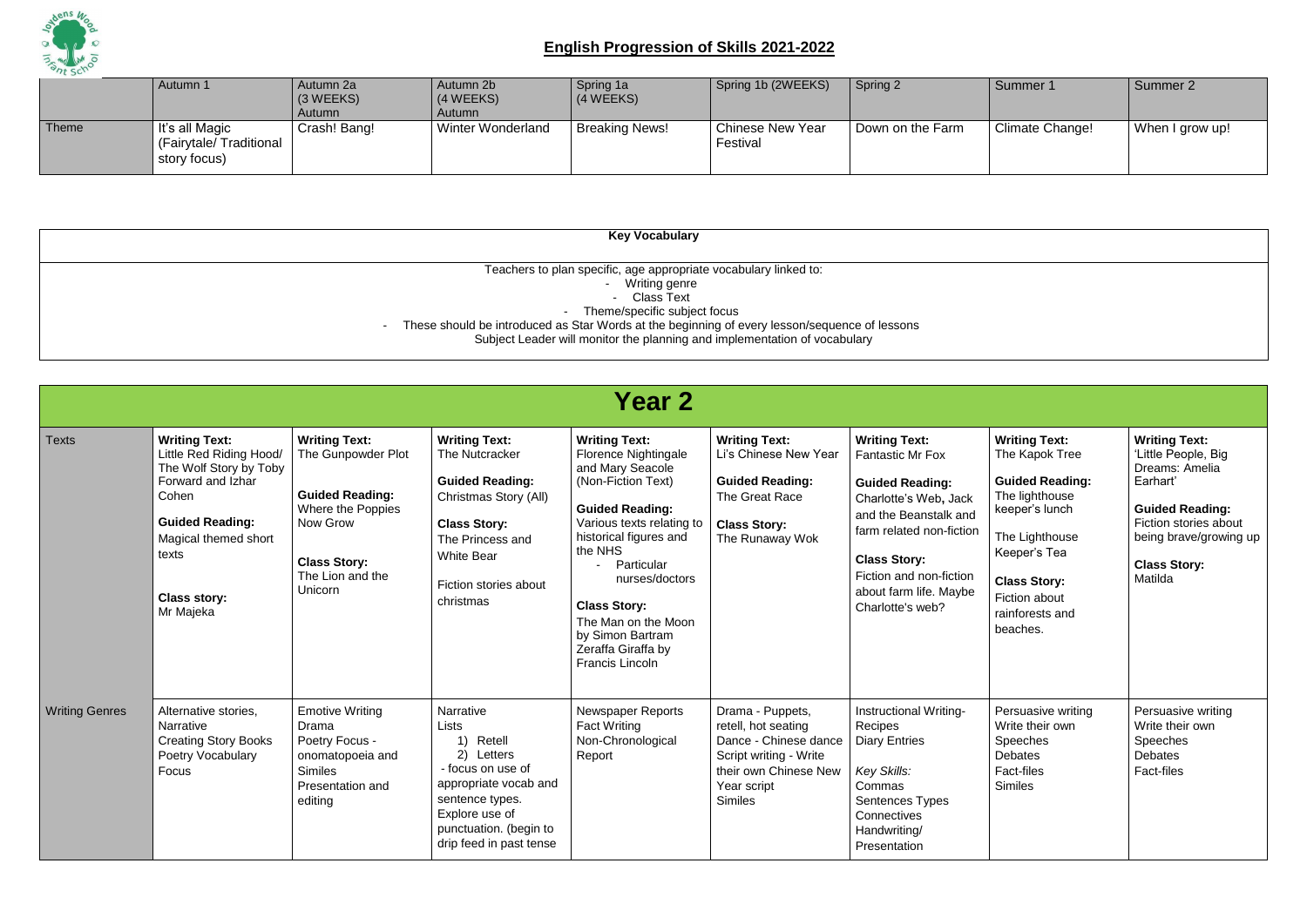

|       | Autumn 1                                                         | Autumn 2a<br>(3 WEEKS)<br>Autumn | Autumn 2b<br>(4 WEEKS)<br>Autumn | Spring 1a<br>$(4 \, \text{WEEKS})$ | Spring 1b (2WEEKS)           | Spring 2         | Summer 1        | Summer 2        |
|-------|------------------------------------------------------------------|----------------------------------|----------------------------------|------------------------------------|------------------------------|------------------|-----------------|-----------------|
| Theme | $\vert$ It's all Magic<br>(Fairytale/Traditional<br>story focus) | Crash! Bang!                     | <b>Winter Wonderland</b>         | <b>Breaking News!</b>              | Chinese New Year<br>Festival | Down on the Farm | Climate Change! | When I grow up! |

|                                                          |                                                                                                                                                                                                                                                                                                                                                                                                                                                                                                   |                                                                                                                                                                                                                                                                                                                                                                                                                                                                                                                                                                                                                                                             | in preparation for next<br>term) |                                                                                                                                                                                                                                                                                                                                                                                                        |                                                                                                                                                                                                                                                                                                                                                                                                               |                                                                                                                                                                                                                                                                                                                                                                                                                               |                                                                                                                                                                                                                                                                                                                                                                                                                                    |                                                                                                                                                                                                                                                                                                                                                                                             |
|----------------------------------------------------------|---------------------------------------------------------------------------------------------------------------------------------------------------------------------------------------------------------------------------------------------------------------------------------------------------------------------------------------------------------------------------------------------------------------------------------------------------------------------------------------------------|-------------------------------------------------------------------------------------------------------------------------------------------------------------------------------------------------------------------------------------------------------------------------------------------------------------------------------------------------------------------------------------------------------------------------------------------------------------------------------------------------------------------------------------------------------------------------------------------------------------------------------------------------------------|----------------------------------|--------------------------------------------------------------------------------------------------------------------------------------------------------------------------------------------------------------------------------------------------------------------------------------------------------------------------------------------------------------------------------------------------------|---------------------------------------------------------------------------------------------------------------------------------------------------------------------------------------------------------------------------------------------------------------------------------------------------------------------------------------------------------------------------------------------------------------|-------------------------------------------------------------------------------------------------------------------------------------------------------------------------------------------------------------------------------------------------------------------------------------------------------------------------------------------------------------------------------------------------------------------------------|------------------------------------------------------------------------------------------------------------------------------------------------------------------------------------------------------------------------------------------------------------------------------------------------------------------------------------------------------------------------------------------------------------------------------------|---------------------------------------------------------------------------------------------------------------------------------------------------------------------------------------------------------------------------------------------------------------------------------------------------------------------------------------------------------------------------------------------|
| Writing<br>Progression of<br>skills<br>Year <sub>2</sub> | Uses their phonic<br>knowledge to write<br>words in ways which<br>match their spoken<br>sounds.<br>Sequences sentences<br>to form short narratives.                                                                                                                                                                                                                                                                                                                                               | To use finger spaces and the correct punctuation<br>for the sentence type.<br>To make phonetically-plausible attempts at<br>words that are beyond their phonetic/spelling<br>development.<br>To spell more words in contracted form                                                                                                                                                                                                                                                                                                                                                                                                                         |                                  | To make<br>phonetically-plausible<br>attempts at words that<br>are beyond their<br>phonetic/spelling<br>development.<br>To know some                                                                                                                                                                                                                                                                   | To know some<br>common homophones<br>(e.g. bare/bear, blue/<br>blew, night/knight).<br>To spell more words in<br>contracted form                                                                                                                                                                                                                                                                              | To know some<br>common homophones<br>(e.g. bare/bear, blue/<br>blew, night/knight)<br>To spell more words in<br>contracted form                                                                                                                                                                                                                                                                                               | To independently use<br>expanded noun<br>phrases<br>To spell most Year 2<br>common exception<br>words correctly                                                                                                                                                                                                                                                                                                                    | To segment spoken<br>words into phonemes<br>and to represent these<br>with graphemes,<br>spelling many of these<br>words correctly and<br>making phonetically-<br>plausible attempts at<br>others                                                                                                                                                                                           |
| 'hows'.                                                  | To know the alternative<br>sounds and use to spell<br>with increased<br>accuracy.<br>To be able to spell<br>most of the Year 2 high<br>frequency words. Some<br>words are spelt<br>correctly and others are<br>phonetically plausible,<br>for example 'house' the<br>children may write<br>To plan what they are<br>going to write about,<br>including writing down<br>ideas and/or key words<br>and new vocabulary<br>To form letters of the<br>correct size, relative to<br>one another and use | To be able to spell most of the Year 2 high<br>frequency words.<br>To plan what they are going to write about,<br>including writing down ideas and/or key words<br>and new vocabulary<br>To form letters of the correct size, relative to one<br>another and use spacing between words that<br>reflects the size of the letters.<br>To re-read their writing to check that it makes<br>sense and to independently begin to make<br>changes.<br>To use sentences with different forms:<br>statement, question, exclamation, command<br>mostly using the correct punctuation.<br>To explore using a range of punctuation to<br>add interest to their writing. |                                  | common homophones<br>(e.g. bare/bear, blue/<br>blew, night/knight)<br>To spell more words in<br>contracted form<br>To write narratives<br>about personal<br>experiences and those<br>of others (real and<br>fictional).<br>To be able to spell<br>most of the Year 2 high<br>frequency words.<br>To begin to correctly<br>join letters.<br>To apply common<br>suffixes when writing<br>and to know the | To be able to spell<br>most of the Year 2 high<br>frequency words.<br>To apply common<br>suffixes when writing<br>and to know the<br>associated spelling<br>rule e.g. If a word<br>ends in an 'y' you<br>change the 'y' to an 'i'<br>and add 'ed'.<br>To begin to correctly<br>join letters.<br>To re-read their writing<br>to check that it makes<br>sense and to<br>independently begin to<br>make changes. | To be able to use Year<br>2 high frequency words<br>accurately.<br>To write narratives<br>about personal<br>experiences and those<br>of others (real and<br>fictional).<br>To apply common<br>suffixes when writing<br>and to know the<br>associated spelling<br>rule e.g. If a word<br>ends in an 'y' you<br>change the 'y' to an 'i'<br>and add 'ed'.<br>To re-read their writing<br>to check that it makes<br>sense and to | To spell words in<br>contracted form<br>To be able to use Year<br>2 high frequency words<br>accurately.<br>To apply common<br>suffixes when writing<br>and to know the<br>associated spelling<br>rule e.g. If a word<br>ends in an 'y' you<br>change the 'y' to an 'i'<br>and add 'ed'.<br>To re-read their writing<br>to check that it makes<br>sense and to<br>independently begin to<br>make simple additions<br>and revisions. | To spell most Year 2<br>common exception<br>words correctly<br>To spell words in<br>contracted form<br>To write narratives<br>about personal<br>experiences and those<br>of others (real and<br>fictional).<br>To be able to use Year<br>2 high frequency words<br>accurately.<br>To apply common<br>suffixes when writing<br>and to know the<br>associated spelling<br>rule e.g. If a word |
|                                                          | spacing between<br>words that reflects the<br>size of the letters.                                                                                                                                                                                                                                                                                                                                                                                                                                | To use commas with a degree of accuracy.                                                                                                                                                                                                                                                                                                                                                                                                                                                                                                                                                                                                                    |                                  | associated spelling<br>rule e.g. If a word<br>ends in an 'y' you<br>change the 'y' to an 'i'<br>and add 'ed'.                                                                                                                                                                                                                                                                                          | To use the present<br>tense and the past<br>tense mostly correctly<br>and consistently.                                                                                                                                                                                                                                                                                                                       | independently begin to<br>make simple additions<br>and revisions.                                                                                                                                                                                                                                                                                                                                                             | To use the present<br>tense and the past<br>tense mostly correctly<br>and consistently.                                                                                                                                                                                                                                                                                                                                            | ends in an 'y' you<br>change the 'y' to an 'i'<br>and add 'ed'.                                                                                                                                                                                                                                                                                                                             |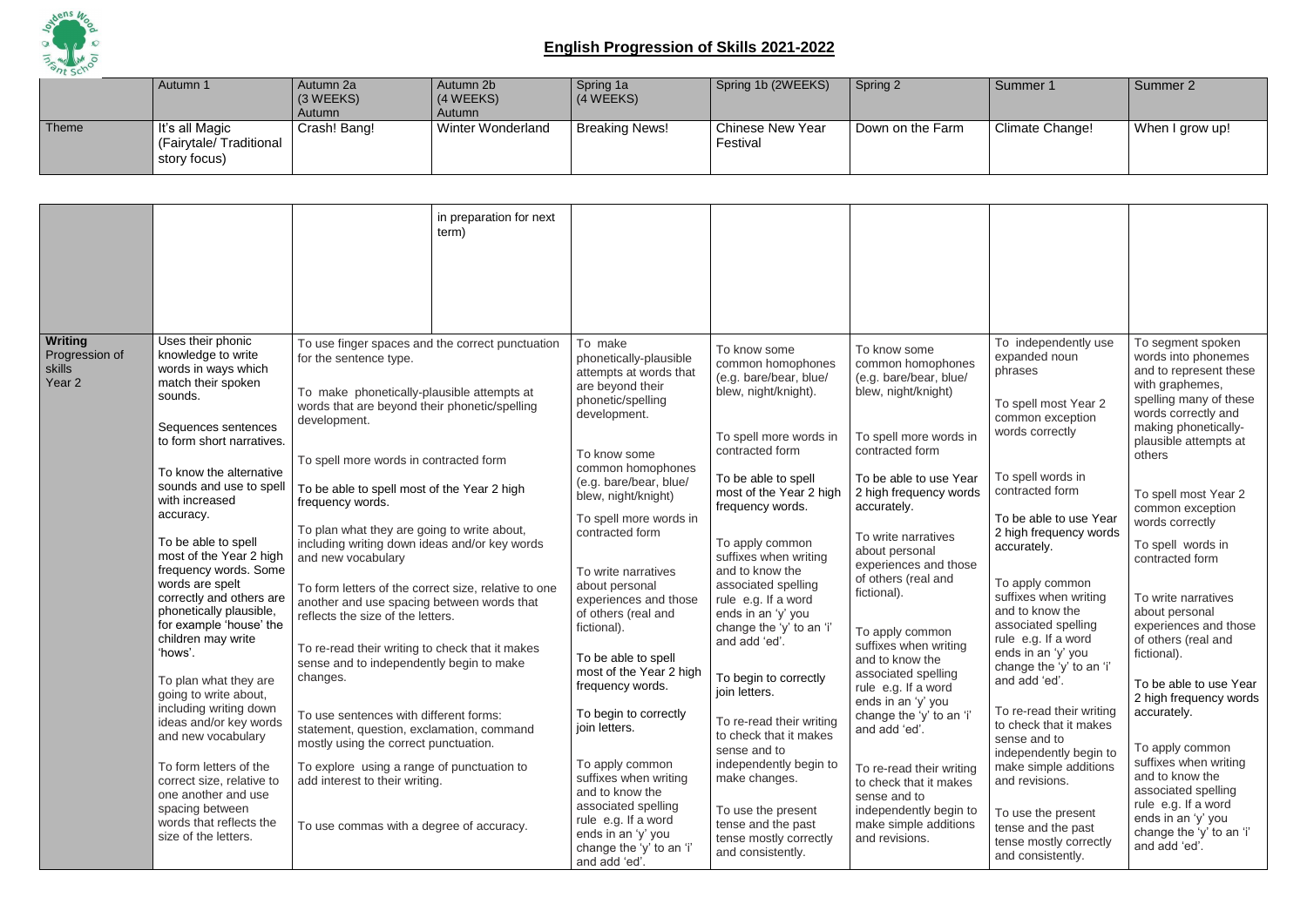

|       | Autumn 1                                                 | Autumn 2a<br>$(3 \, \text{WEEKS})$<br>Autumn | Autumn 2b<br>$(4 \, \text{WEEKS})$<br><b>Autumn</b> | Spring 1a<br>(4 WEEKS) | Spring 1b (2WEEKS)           | Spring 2         | Summer 1        | Summer 2        |
|-------|----------------------------------------------------------|----------------------------------------------|-----------------------------------------------------|------------------------|------------------------------|------------------|-----------------|-----------------|
| Theme | It's all Magic<br>(Fairytale/Traditional<br>story focus) | Crash! Bang!                                 | Winter Wonderland                                   | <b>Breaking News!</b>  | Chinese New Year<br>Festival | Down on the Farm | Climate Change! | When I grow up! |

| To re-read their writing<br>to check that it makes<br>sense and to<br>independently begin to<br>make changes.<br>To independently use<br>expanded noun<br>phrases to describe<br>and specify (e.g. the<br>blue butterfly).<br>To use sentences<br>with different forms:<br>statement, question,<br>exclamation,<br>command mostly<br>using the correct<br>punctuation.<br>To use a range of<br>connectives to expand<br>and add detail to their<br>sentences. | To use a range of connectives to expand and add<br>detail to their sentences.<br>To begin to use a range of interesting words and<br>phrases to start new sentence/paragraphs. | To re-read their writing<br>to check that it makes<br>sense and to<br>independently begin to<br>make changes.<br>To use sentences<br>with different forms:<br>statement, question,<br>exclamation,<br>command using the<br>correct punctuation.<br>To use the present<br>tense and the past<br>tense mostly correctly<br>and consistently.<br>To independently use<br>expanded noun<br>phrases that<br>demonstrate<br>vocabulary knowledge<br>which adds interest<br>and excitement to their<br>writing.<br>To explore using a<br>range of punctuation<br>to add interest to<br>their writing. inc. the<br>use of commas.<br>To begin to use a<br>range of interesting<br>words and phrases to<br>start new<br>sentences/paragraphs. | To independently use<br>expanded noun<br>phrases that<br>demonstrate<br>vocabulary knowledge<br>which adds interest<br>and excitement to their<br>writing.<br>To explore using a<br>range of punctuation<br>to add interest to<br>their writing.<br>To use sentences<br>with different forms:<br>statement, question,<br>exclamation,<br>command using the<br>correct punctuation.<br>To explore using a<br>range of punctuation<br>to add interest to<br>their writing. inc. the<br>use of commas.<br>To use a range of<br>interesting words and<br>phrases to start new<br>sentences/paragraphs. | To use the present<br>tense and the past<br>tense mostly correctly<br>and consistently.<br>To independently use<br>expanded noun<br>phrases that<br>demonstrate<br>vocabulary knowledge<br>which adds interest<br>and excitement to their<br>writing.<br>To explore using a<br>range of punctuation<br>to add interest to<br>their writing.<br>To use sentences<br>with different forms:<br>statement, question,<br>exclamation,<br>command using the<br>correct punctuation.<br>To explore using a<br>range of punctuation<br>to add interest to<br>their writing. inc. the<br>use of commas.<br>To add a sense of<br>'flow' and author 'style'<br>to their writing.<br>(metaphors, synonyms,<br>similes) | Demonstrate<br>vocabulary knowledge<br>which adds interest<br>and excitement to their<br>writing.<br>To explore using a<br>range of punctuation<br>to add interest to<br>their writing.<br>To use sentences<br>with different forms:<br>statement, question,<br>exclamation,<br>command using the<br>correct punctuation.<br>To use a range of<br>punctuation to add<br>interest to their<br>writing. inc. the use<br>of commas.<br>To add a sense of<br>'flow' and author 'style'<br>to their writing.<br>(metaphors, synonyms,<br>similes) | To re-read their writing<br>to check that it makes<br>sense and to<br>independently begin to<br>make simple additions<br>and revisions.<br>To independently use<br>expanded noun<br>phrases that<br>demonstrate<br>vocabulary knowledge<br>which adds interest<br>and excitement to their<br>writing.<br>To use the full range<br>of punctuation taught<br>at key stage 1 mostly<br>correctly including:-<br>capital letters, full<br>stops, question marks<br>and exclamation<br>marks; commas to<br>separate lists;<br>apostrophes to mark<br>singular possession<br>and contractions.<br>To use the full range<br>of punctuation taught<br>at key stage 1 mostly<br>correctly including:-<br>capital letters, full<br>stops, question marks<br>and exclamation<br>marks; commas to<br>separate lists;<br>apostrophes to mark<br>singular possession<br>and contractions. |
|---------------------------------------------------------------------------------------------------------------------------------------------------------------------------------------------------------------------------------------------------------------------------------------------------------------------------------------------------------------------------------------------------------------------------------------------------------------|--------------------------------------------------------------------------------------------------------------------------------------------------------------------------------|--------------------------------------------------------------------------------------------------------------------------------------------------------------------------------------------------------------------------------------------------------------------------------------------------------------------------------------------------------------------------------------------------------------------------------------------------------------------------------------------------------------------------------------------------------------------------------------------------------------------------------------------------------------------------------------------------------------------------------------|----------------------------------------------------------------------------------------------------------------------------------------------------------------------------------------------------------------------------------------------------------------------------------------------------------------------------------------------------------------------------------------------------------------------------------------------------------------------------------------------------------------------------------------------------------------------------------------------------|------------------------------------------------------------------------------------------------------------------------------------------------------------------------------------------------------------------------------------------------------------------------------------------------------------------------------------------------------------------------------------------------------------------------------------------------------------------------------------------------------------------------------------------------------------------------------------------------------------------------------------------------------------------------------------------------------------|----------------------------------------------------------------------------------------------------------------------------------------------------------------------------------------------------------------------------------------------------------------------------------------------------------------------------------------------------------------------------------------------------------------------------------------------------------------------------------------------------------------------------------------------|-----------------------------------------------------------------------------------------------------------------------------------------------------------------------------------------------------------------------------------------------------------------------------------------------------------------------------------------------------------------------------------------------------------------------------------------------------------------------------------------------------------------------------------------------------------------------------------------------------------------------------------------------------------------------------------------------------------------------------------------------------------------------------------------------------------------------------------------------------------------------------|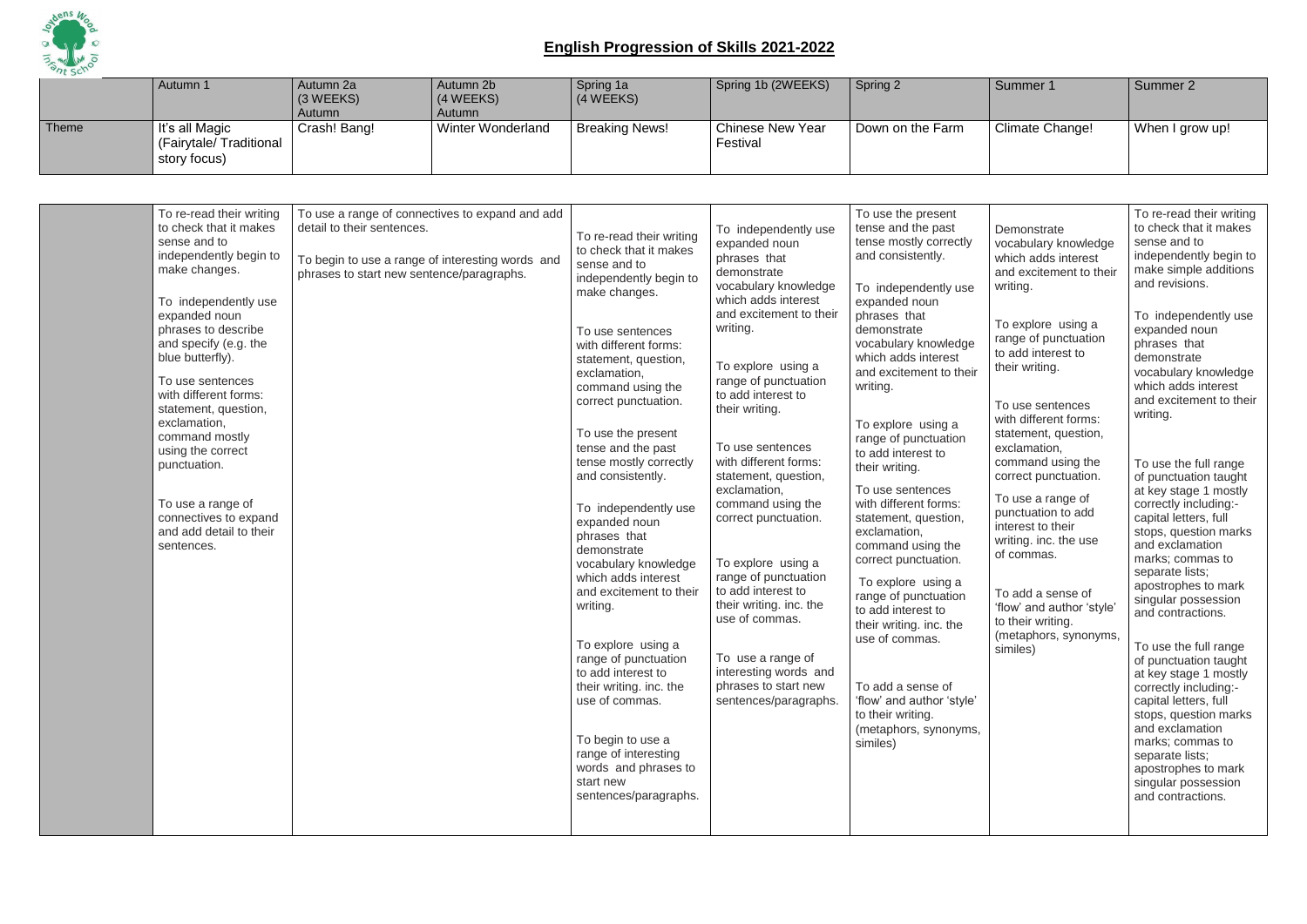

|                                               | Autumn 1                                                                                                                                                                                                                                                                                                                                                                                                                                                                                                                                                                                                                                                                                                                                                                               | Autumn 2a<br>(3 WEEKS)<br>Autumn                                                                                                                                                                                                                                                                                                                                                                                                                                                                                                                                                                                                                                                                        | Autumn 2b<br>(4 WEEKS)<br>Autumn                                                                                                                                                                                                                                                                                                                                                                                                                                                                                                                                                                                                                                                                                           | Spring 1a<br>(4 WEEKS)                                                                                                                                                                                                                                                                                                                                                                                                                                                                                                                                                                                                                                                                                                                                                                                     | Spring 1b (2WEEKS)                                                                                                                                                                                                                                                                                                                                                                                                                                                                                                                                                                                                                                                                 | Spring 2                                                                                                                                                                                                                                                                                                                                                                                                                                                                                                                                                                                                                                                                                                                                                                                                                                                                                                                 | Summer 1                                                                                                                                                                                                                                                                                                                                                                                                                                                                                                                                                                                                                                                                                                                                                                                                                                                                                  | Summer 2                                                                                                                                                                                                                                                                                                                                                                                                                                                                                                                                                                                                                                                                                                                                                                                                                                                                                  |
|-----------------------------------------------|----------------------------------------------------------------------------------------------------------------------------------------------------------------------------------------------------------------------------------------------------------------------------------------------------------------------------------------------------------------------------------------------------------------------------------------------------------------------------------------------------------------------------------------------------------------------------------------------------------------------------------------------------------------------------------------------------------------------------------------------------------------------------------------|---------------------------------------------------------------------------------------------------------------------------------------------------------------------------------------------------------------------------------------------------------------------------------------------------------------------------------------------------------------------------------------------------------------------------------------------------------------------------------------------------------------------------------------------------------------------------------------------------------------------------------------------------------------------------------------------------------|----------------------------------------------------------------------------------------------------------------------------------------------------------------------------------------------------------------------------------------------------------------------------------------------------------------------------------------------------------------------------------------------------------------------------------------------------------------------------------------------------------------------------------------------------------------------------------------------------------------------------------------------------------------------------------------------------------------------------|------------------------------------------------------------------------------------------------------------------------------------------------------------------------------------------------------------------------------------------------------------------------------------------------------------------------------------------------------------------------------------------------------------------------------------------------------------------------------------------------------------------------------------------------------------------------------------------------------------------------------------------------------------------------------------------------------------------------------------------------------------------------------------------------------------|------------------------------------------------------------------------------------------------------------------------------------------------------------------------------------------------------------------------------------------------------------------------------------------------------------------------------------------------------------------------------------------------------------------------------------------------------------------------------------------------------------------------------------------------------------------------------------------------------------------------------------------------------------------------------------|--------------------------------------------------------------------------------------------------------------------------------------------------------------------------------------------------------------------------------------------------------------------------------------------------------------------------------------------------------------------------------------------------------------------------------------------------------------------------------------------------------------------------------------------------------------------------------------------------------------------------------------------------------------------------------------------------------------------------------------------------------------------------------------------------------------------------------------------------------------------------------------------------------------------------|-------------------------------------------------------------------------------------------------------------------------------------------------------------------------------------------------------------------------------------------------------------------------------------------------------------------------------------------------------------------------------------------------------------------------------------------------------------------------------------------------------------------------------------------------------------------------------------------------------------------------------------------------------------------------------------------------------------------------------------------------------------------------------------------------------------------------------------------------------------------------------------------|-------------------------------------------------------------------------------------------------------------------------------------------------------------------------------------------------------------------------------------------------------------------------------------------------------------------------------------------------------------------------------------------------------------------------------------------------------------------------------------------------------------------------------------------------------------------------------------------------------------------------------------------------------------------------------------------------------------------------------------------------------------------------------------------------------------------------------------------------------------------------------------------|
| Theme                                         | It's all Magic<br>(Fairytale/Traditional<br>story focus)                                                                                                                                                                                                                                                                                                                                                                                                                                                                                                                                                                                                                                                                                                                               | Crash! Bang!                                                                                                                                                                                                                                                                                                                                                                                                                                                                                                                                                                                                                                                                                            | <b>Winter Wonderland</b>                                                                                                                                                                                                                                                                                                                                                                                                                                                                                                                                                                                                                                                                                                   | <b>Breaking News!</b>                                                                                                                                                                                                                                                                                                                                                                                                                                                                                                                                                                                                                                                                                                                                                                                      | <b>Chinese New Year</b><br>Festival                                                                                                                                                                                                                                                                                                                                                                                                                                                                                                                                                                                                                                                | Down on the Farm                                                                                                                                                                                                                                                                                                                                                                                                                                                                                                                                                                                                                                                                                                                                                                                                                                                                                                         | Climate Change!                                                                                                                                                                                                                                                                                                                                                                                                                                                                                                                                                                                                                                                                                                                                                                                                                                                                           | When I grow up!                                                                                                                                                                                                                                                                                                                                                                                                                                                                                                                                                                                                                                                                                                                                                                                                                                                                           |
|                                               |                                                                                                                                                                                                                                                                                                                                                                                                                                                                                                                                                                                                                                                                                                                                                                                        |                                                                                                                                                                                                                                                                                                                                                                                                                                                                                                                                                                                                                                                                                                         |                                                                                                                                                                                                                                                                                                                                                                                                                                                                                                                                                                                                                                                                                                                            |                                                                                                                                                                                                                                                                                                                                                                                                                                                                                                                                                                                                                                                                                                                                                                                                            |                                                                                                                                                                                                                                                                                                                                                                                                                                                                                                                                                                                                                                                                                    |                                                                                                                                                                                                                                                                                                                                                                                                                                                                                                                                                                                                                                                                                                                                                                                                                                                                                                                          |                                                                                                                                                                                                                                                                                                                                                                                                                                                                                                                                                                                                                                                                                                                                                                                                                                                                                           |                                                                                                                                                                                                                                                                                                                                                                                                                                                                                                                                                                                                                                                                                                                                                                                                                                                                                           |
| Reading<br>Progression of<br>skills<br>Year 2 | To continue to apply<br>phonic knowledge and<br>skills as the route to<br>decode unfamiliar<br>words.<br>To respond speedily to<br>the correct sound to all<br>40+ phonemes,<br>including where<br>applicable alternative<br>sounds for graphemes<br>(letters or groups of<br>letters).<br>To discuss word<br>meaning and link new<br>meanings to those<br>already known.<br>To listen to and<br>discuss a wide range<br>of fiction, non-fiction<br>and poetry at a level<br>beyond that at which<br>they can read<br>independently.<br>To read all Y1 and<br>some Y2 common<br>exception words.<br>To check that the text<br>makes sense to them<br>as they read and to<br>correct inaccurate<br>reading.<br>To make simple<br>inferences based on<br>what is being said<br>and done. | To continue to apply<br>phonic knowledge and<br>skills as the route to<br>decode words.<br>To know the<br>alternative sounds<br>and use to read<br>accurately.<br>To read all Y1 and<br>some Y2 common<br>exception words.<br>To check that the text<br>makes sense to them<br>as they read and to<br>correct inaccurate<br>reading.<br>To discuss the<br>sequence of events in<br>books with increasing<br>accuracy.<br>To ask and answer<br>simple questions<br>about a text.<br>To make inferences<br>on the basis of what is<br>being said and done.<br>To read some words<br>containing -s, -es, -ing,<br>-ed and -est endings.<br>To read words with<br>contractions, e.g. I'm,<br>I'll and we'll | To continue to apply<br>phonic knowledge and<br>skills as the route to<br>decode words.<br>To read most Y2<br>common exception<br>words.<br>To check that the text<br>makes sense to them<br>as they read and to<br>correct inaccurate<br>reading.<br>To discuss the<br>sequence of events in<br>books with increasing<br>accuracy.<br>To ask and answer<br>simple questions<br>about a text and begin<br>to make links<br>between the text they<br>are reading and other<br>texts they have read.<br>To make inferences<br>on the basis of what is<br>being said and done.<br>To read some words<br>containing -s, -es, -ing,<br>-ed and -est endings.<br>To read words with<br>contractions, e.g. I'm,<br>I'll and we'll | To continue to apply<br>phonic knowledge and<br>skills as the route to<br>decode words until<br>automatic decoding<br>has become<br>embedded.<br>To read most words<br>containing common<br>suffixes.<br>To read most words in<br>contracted form.<br>To read most Y2<br>common exception<br>words.<br>To show<br>understanding by<br>drawing on what they<br>already know or on<br>background<br>information<br>and vocabulary<br>provided by the<br>teacher.<br>To discuss the<br>sequence of events in<br>books and how items<br>of information are<br>related.<br>To ask and answer<br>simple questions<br>about a text and begin<br>to make links<br>between the text they<br>are reading and other<br>texts they have read.<br>To make inferences<br>on the basis of what is<br>being said and done. | To continue to apply<br>phonic knowledge and<br>skills as the route to<br>decode words until<br>automatic decoding<br>has become<br>embedded.<br>To read most Y2<br>common exception<br>words.<br>To show<br>understanding by<br>drawing on what they<br>already know or on<br>background<br>information<br>and vocabulary<br>provided by the<br>teacher.<br>To discuss the<br>sequence of events in<br>books and how items<br>of information are<br>related.<br>To ask and answer<br>questions about a text<br>and make links<br>between the text they<br>are reading and other<br>texts they have read.<br>To make inferences<br>on the basis of what is<br>being said and done. | To continue to apply<br>phonic knowledge and<br>skills as the route to<br>decode words until<br>automatic decoding<br>has become<br>embedded.<br>To read Y2 common<br>exception words<br>accurately.<br>To read words<br>accurately and fluently<br>without overt sounding<br>and blending<br>To show<br>understanding by<br>drawing on what they<br>already know or on<br>background<br>information<br>and vocabulary<br>provided by the<br>teacher.<br>To become<br>increasingly familiar<br>with and to retell a<br>wide range of stories,<br>fairy stories and<br>traditional tales.<br>To ask and answer<br>questions about a text<br>and make links<br>between the text they<br>are reading and other<br>texts they have read<br>and explaining their<br>thinking to others.<br>To make inferences<br>on the basis of what is<br>being said and done<br>based on characters'<br>feelings, thoughts and<br>motives. | To continue to apply<br>phonic knowledge and<br>skills as the route to<br>decode words until<br>automatic decoding<br>has become<br>embedded and<br>reading is fluent.<br>To read Y2 common<br>exception words<br>accurately.<br>To read words<br>accurately and fluently<br>without overt sounding<br>and blending, e.g. at<br>over 90 words per<br>minute.<br>To show<br>understanding by<br>participating in<br>discussion about<br>books, poems and<br>other works they have<br>read explaining their<br>understanding and<br>expressing their views.<br>To ask and answer<br>questions about a text<br>and make links<br>between the text they<br>are reading and other<br>texts they have read<br>and explaining their<br>thinking to others.<br>To make inferences<br>on the basis of what is<br>being said and done<br>based on characters'<br>feelings, thoughts and<br>motives. | To continue to apply<br>phonic knowledge and<br>skills as the route to<br>decode words until<br>automatic decoding<br>has become<br>embedded and<br>reading is fluent. To<br>read Y2 common<br>exception words<br>accurately.<br>To read words<br>accurately and fluently<br>without overt sounding<br>and blending, e.g. at<br>over 90 words per<br>minute.<br>To show<br>understanding by<br>participating in<br>discussion about<br>books, poems and<br>other works they have<br>read explaining their<br>understanding and<br>expressing their views.<br>To ask and answer<br>questions about a text<br>and make links<br>between the text they<br>are reading and other<br>texts they have read<br>and explaining their<br>thinking to others.<br>To make inferences<br>on the basis of what is<br>being said and done<br>based on characters'<br>feelings, thoughts and<br>motives. |